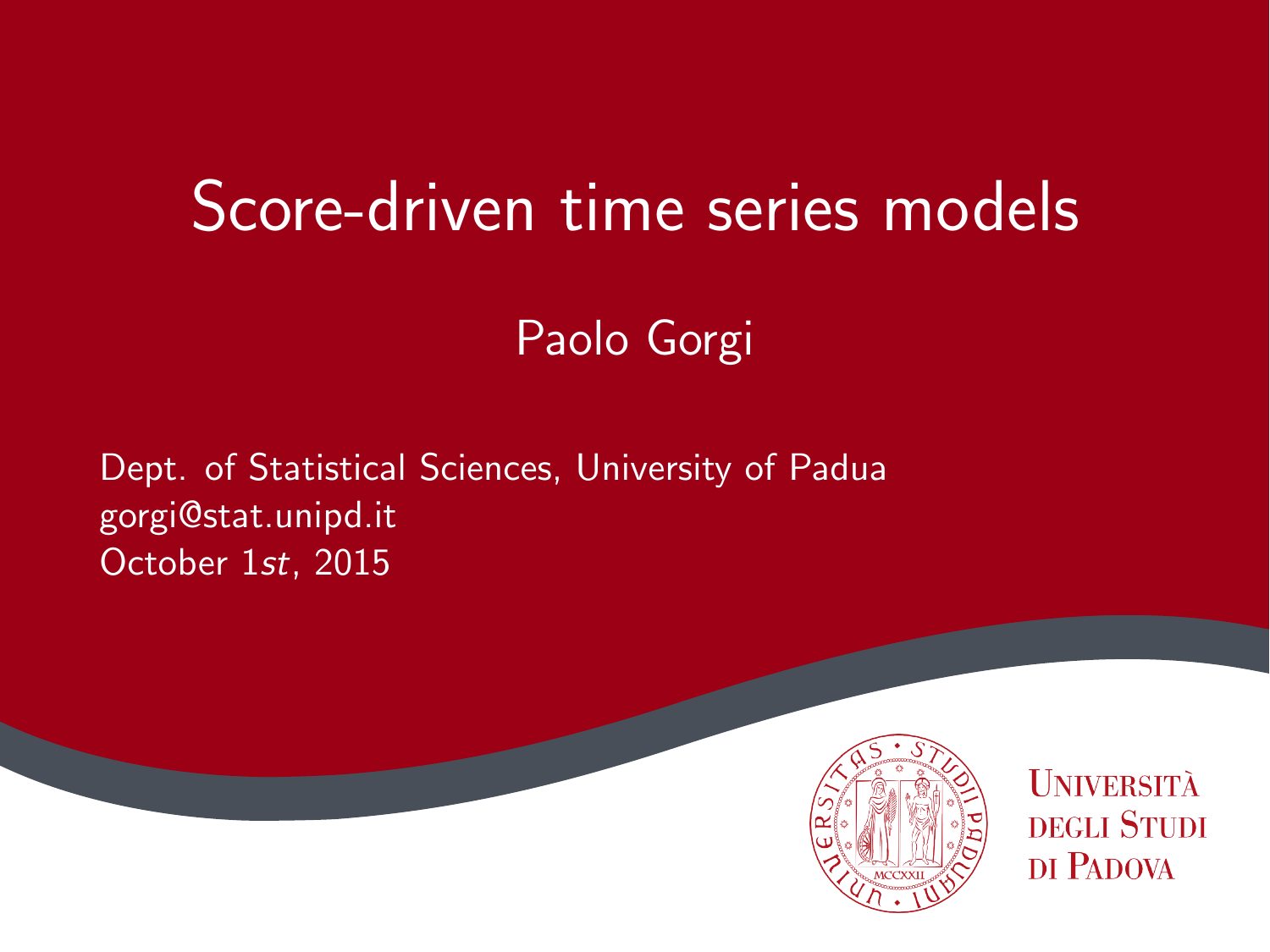



**HNIVERSITÀ** necu Stuni DI PADOVA

#### 1 [Introduction](#page-2-0)

- 2 [GAS models](#page-2-0) **[The GAS framework](#page-2-0)** 
	- [Some examples](#page-2-0)
- **3** [A flexible class of GAS models](#page-2-0) **[Flexible GAS models](#page-2-0)** 
	- [A simulation example](#page-2-0)
	- **[Application](#page-2-0)**
- 4 [Conclusion](#page-2-0)

#### **5** [References](#page-2-0)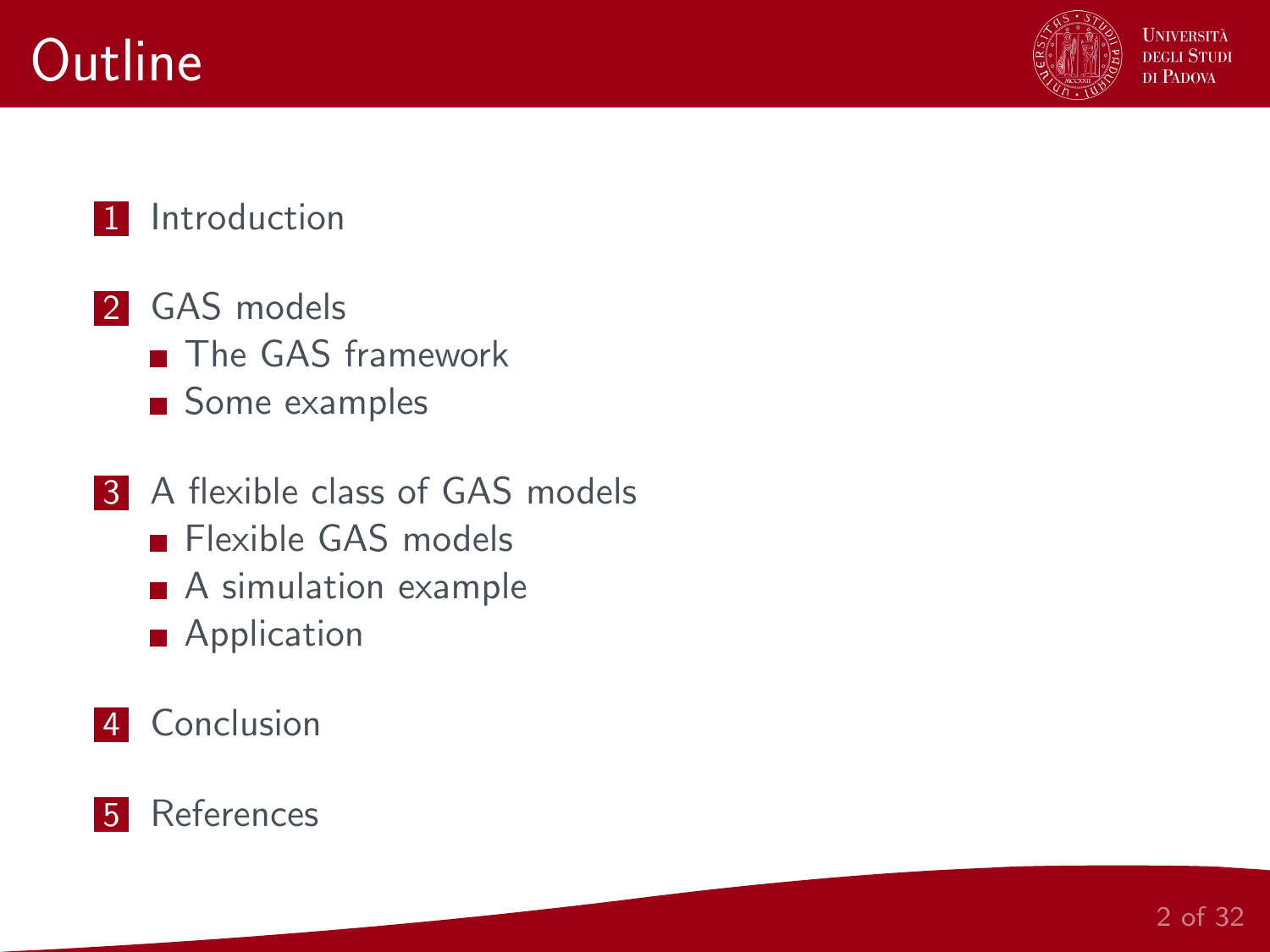

- <span id="page-2-0"></span>A general approach to specify a dynamic model for the observed data  $\{y_1, \ldots, y_n\}$  is to consider a parametric model and to allow some of the parameters to be time varying.
- The random elements  $y_t$ , conditionally on  $\lambda_t$ , are independently distributed as

$$
y_t|\lambda_t \sim p(y_t|\lambda_t, \theta),
$$

where  $p(\cdot|\lambda_t;\theta)$  is a density function.

Depending on the specification of  $\lambda_t$ , two classes of models: parameter driven and observation driven models.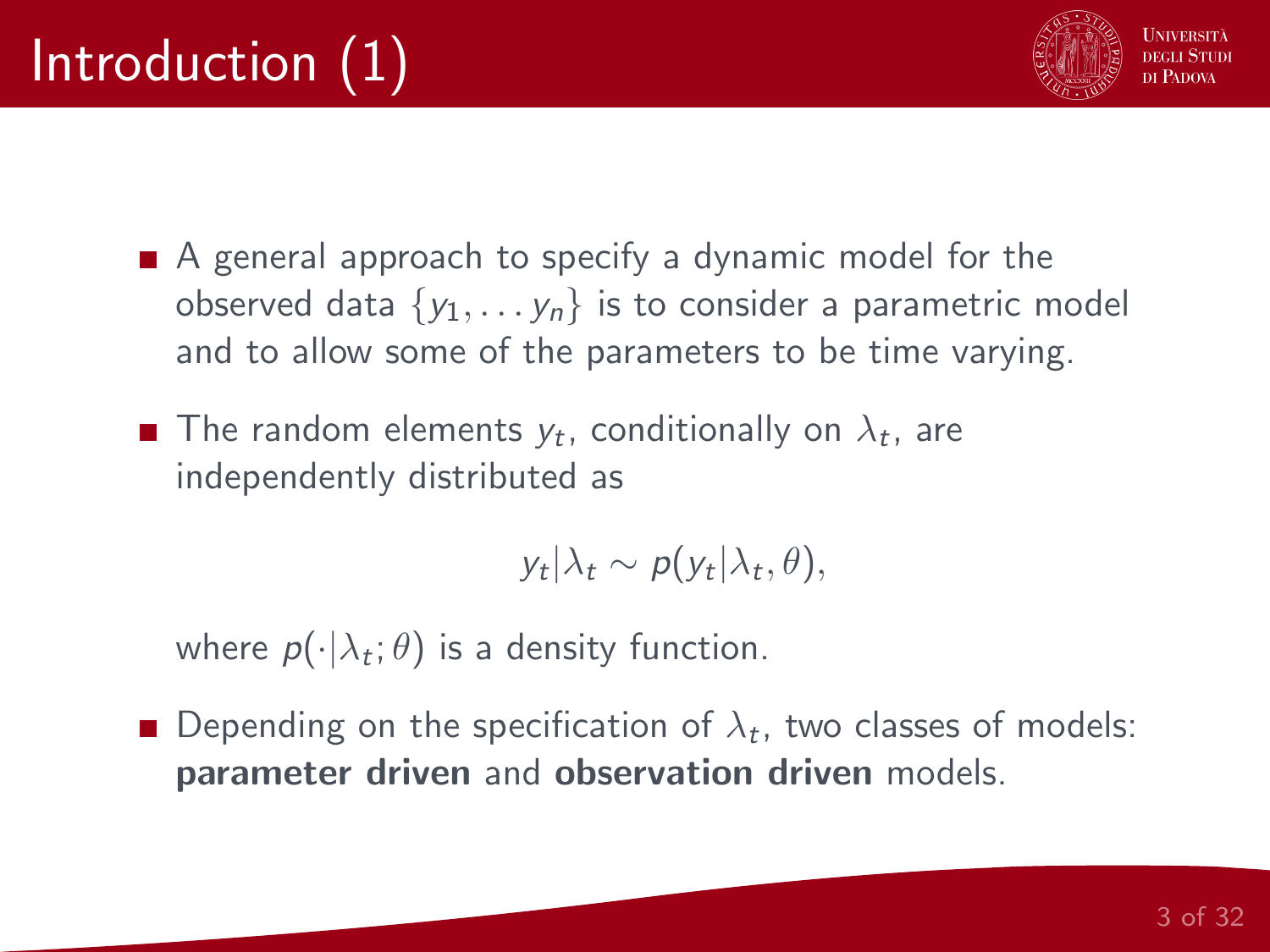# Introduction (2)



- **Parameter driven models:**  $\lambda_t$  is a stochastic process that is not perfectly predictable given the past information  $\mathcal{F}_{t-1}$ .
- **Observation driven models:**  $\lambda_t$  depends only on past random variables and it is perfectly predictable given  $\mathcal{F}_{t-1}$ .

**Example:** time varying variance

$$
y_t = \sigma_t \varepsilon_t, \ \varepsilon_t \stackrel{\text{iid}}{\sim} N(0, 1),
$$

Stochastic Volatility model:

$$
\ln \sigma_{t+1} = \omega + \beta \ln \sigma_t + \sigma_{\eta} \eta_t, \ \eta_t \stackrel{\text{iid}}{\sim} N(0, 1).
$$

GARCH model:

$$
\sigma_{t+1}^2 = \omega + \beta \sigma_t^2 + \alpha (y_t^2 - \sigma_t^2).
$$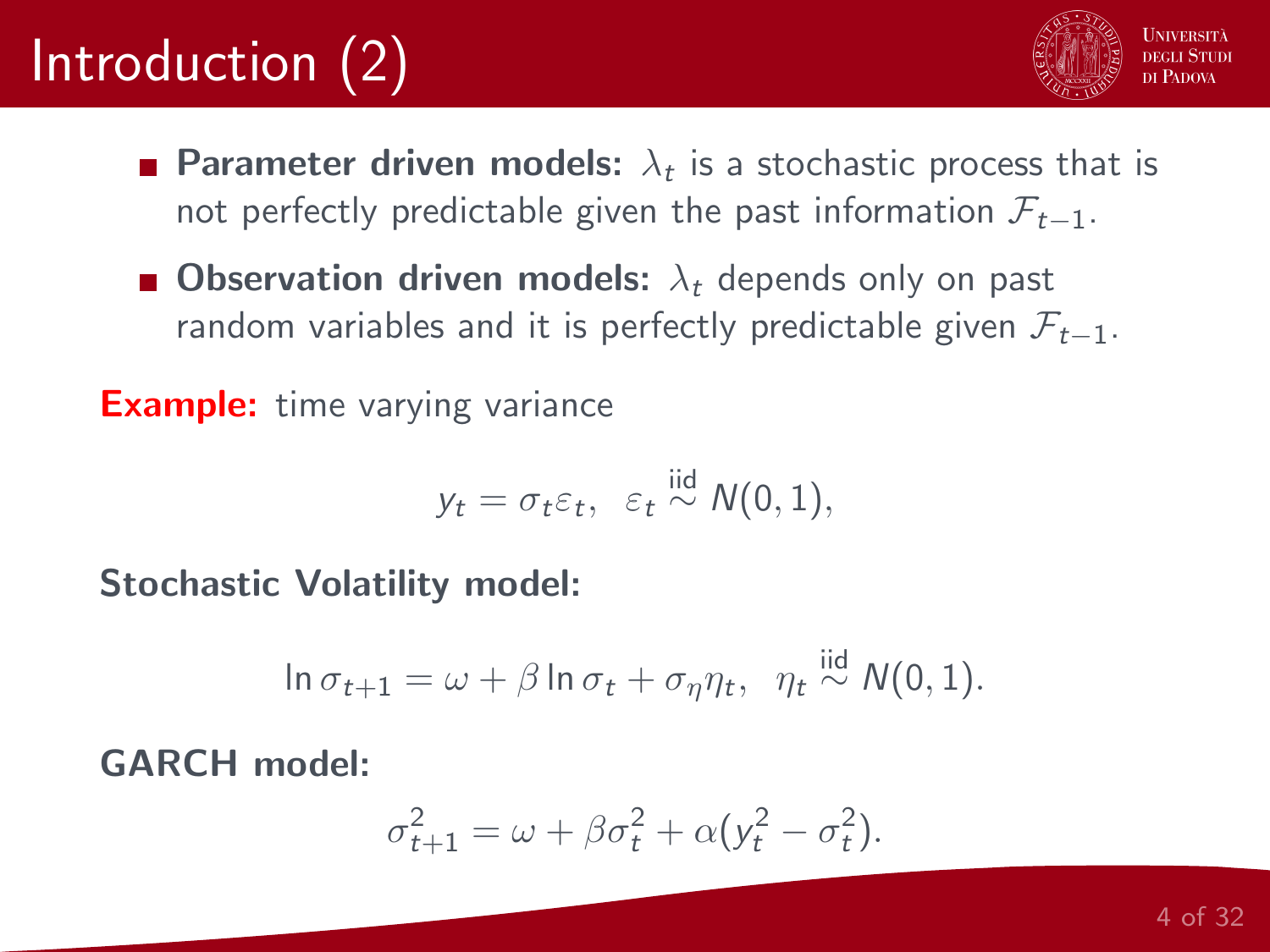

- A great advantage of **observation driven models** is that the likelihood function is available in closed form. There is no need of time-consuming simulation-based methods for inference.
- For the GARCH model the use of the squared observations  $y_t^2$ as driving mechanism for  $\sigma_t^2$  is intuitive. However, in general it is not obvious what function should be used to update  $\lambda_t.$

**Question:** How to specify  $\lambda_t$  in an observation-driven setting? Answer: Generalized Autoregressive Score (GAS) models.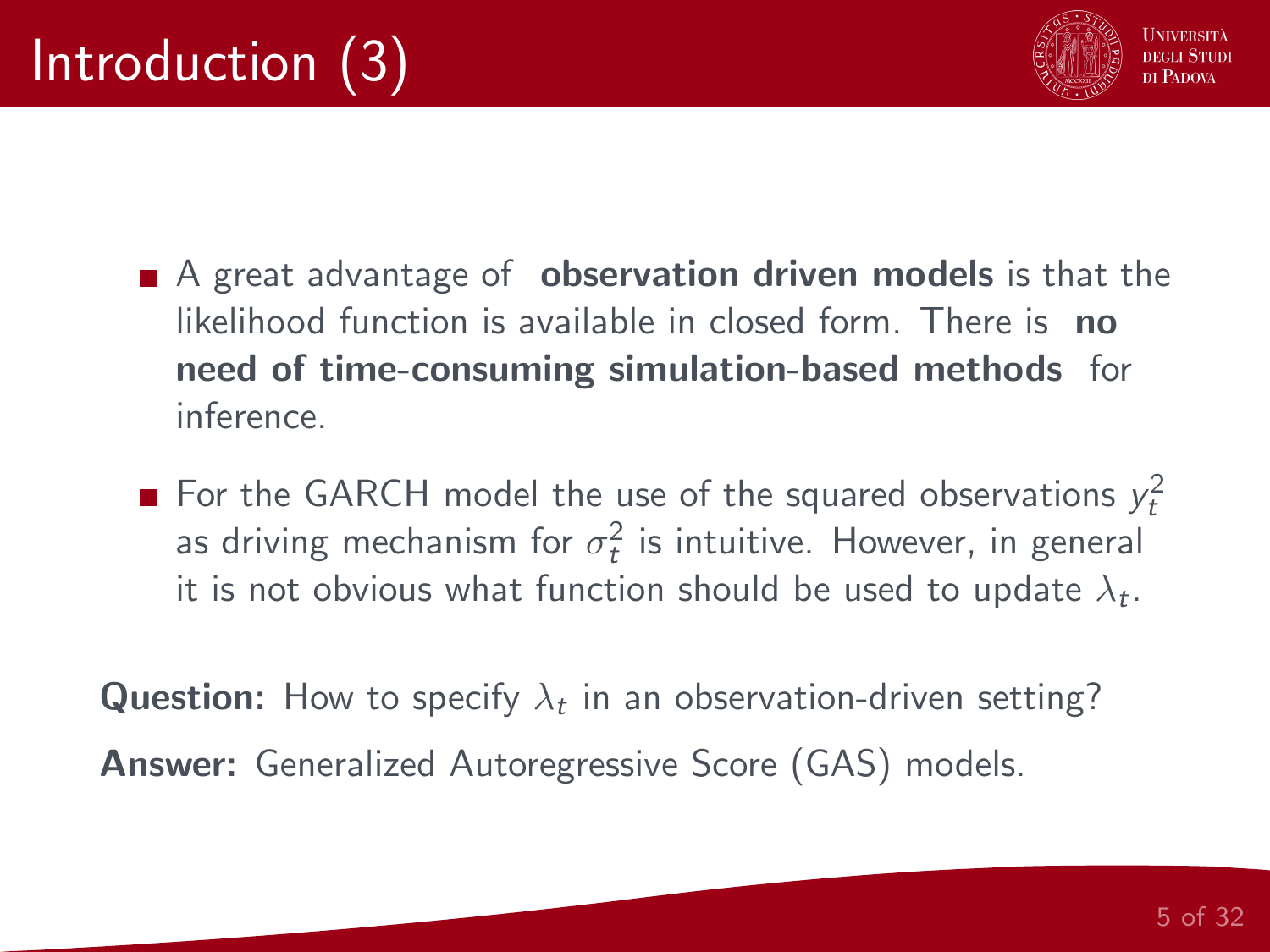

The peculiarity of GAS models is that  $\lambda_t$  is driven by the score of the predictive log-likelihood, i.e.

$$
u_{\lambda,t} := \frac{\partial \log p(y_t | \lambda_t; \theta)}{\partial \lambda_t}.
$$

the time varying  $\lambda_t$  is defined as

$$
\lambda_{t+1} = \omega_{\lambda} + \beta_{\lambda}\lambda_t + \alpha_{\lambda} s_{\lambda,t}, \quad s_{\lambda,t} = S_{\lambda,t} u_{\lambda,t}
$$

where  $S_{\lambda,t}$  is a positive scaling factor, function of  $\lambda_t.$ 

Typical choices of  $S_{\lambda,t}$  are the identity,  $I_t^{-1}$  and  $I_t^{-1/2}$  $t^{(-1/2)}$ , where  $I_t = E[u_{\lambda,t}^2|\lambda_t].$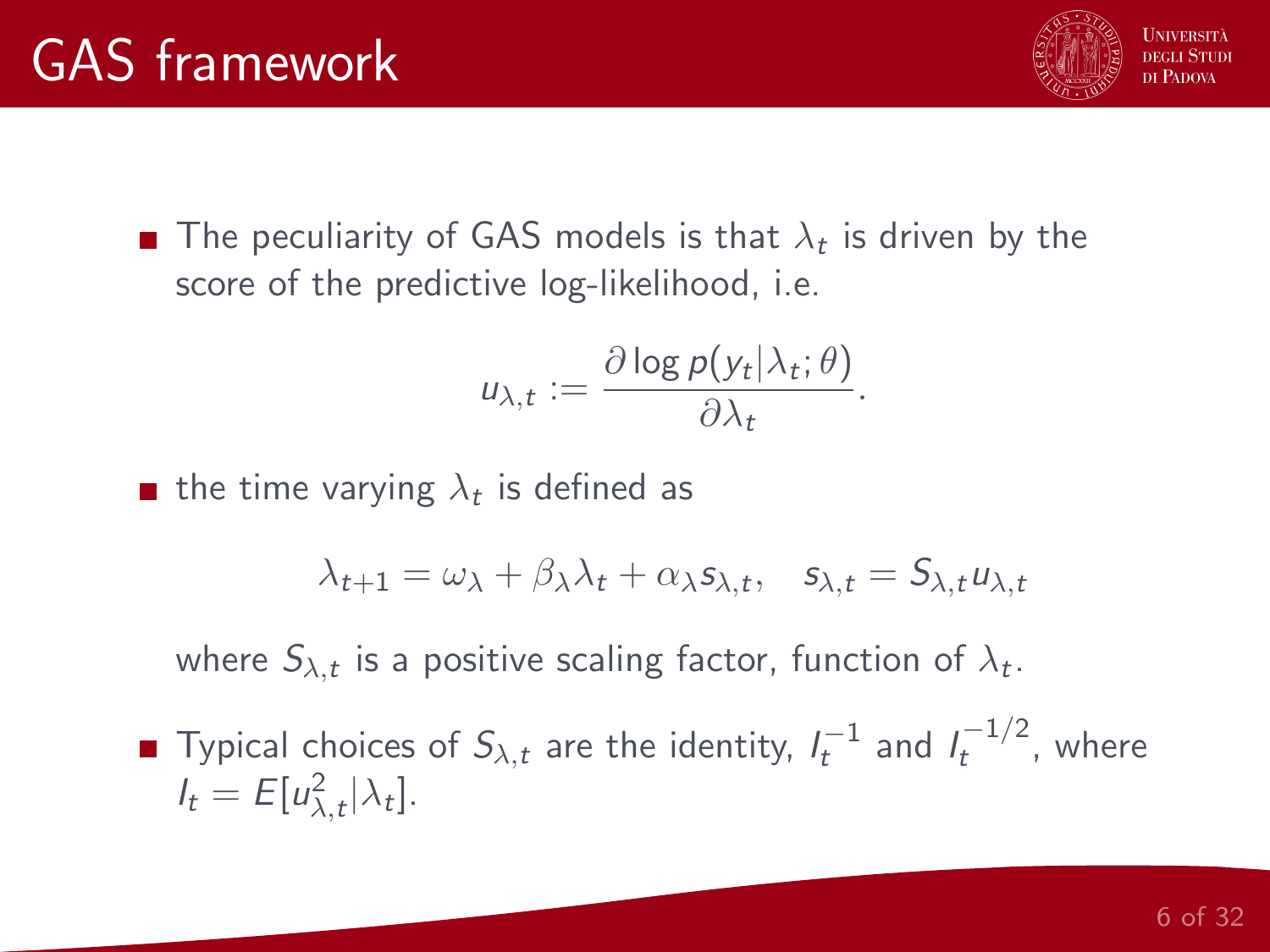

#### Some reasons to use GAS models

- **Main reason: they are very effective in practical applications.**
- They are observation driven models and therefore they can be easily estimated by maximum likelihood, no need of simulation methods.
- The use of the score of the predictive likelihood as updating mechanism, besides being intuitive, is optimal from an information prospective, see Blasques et al. (2015).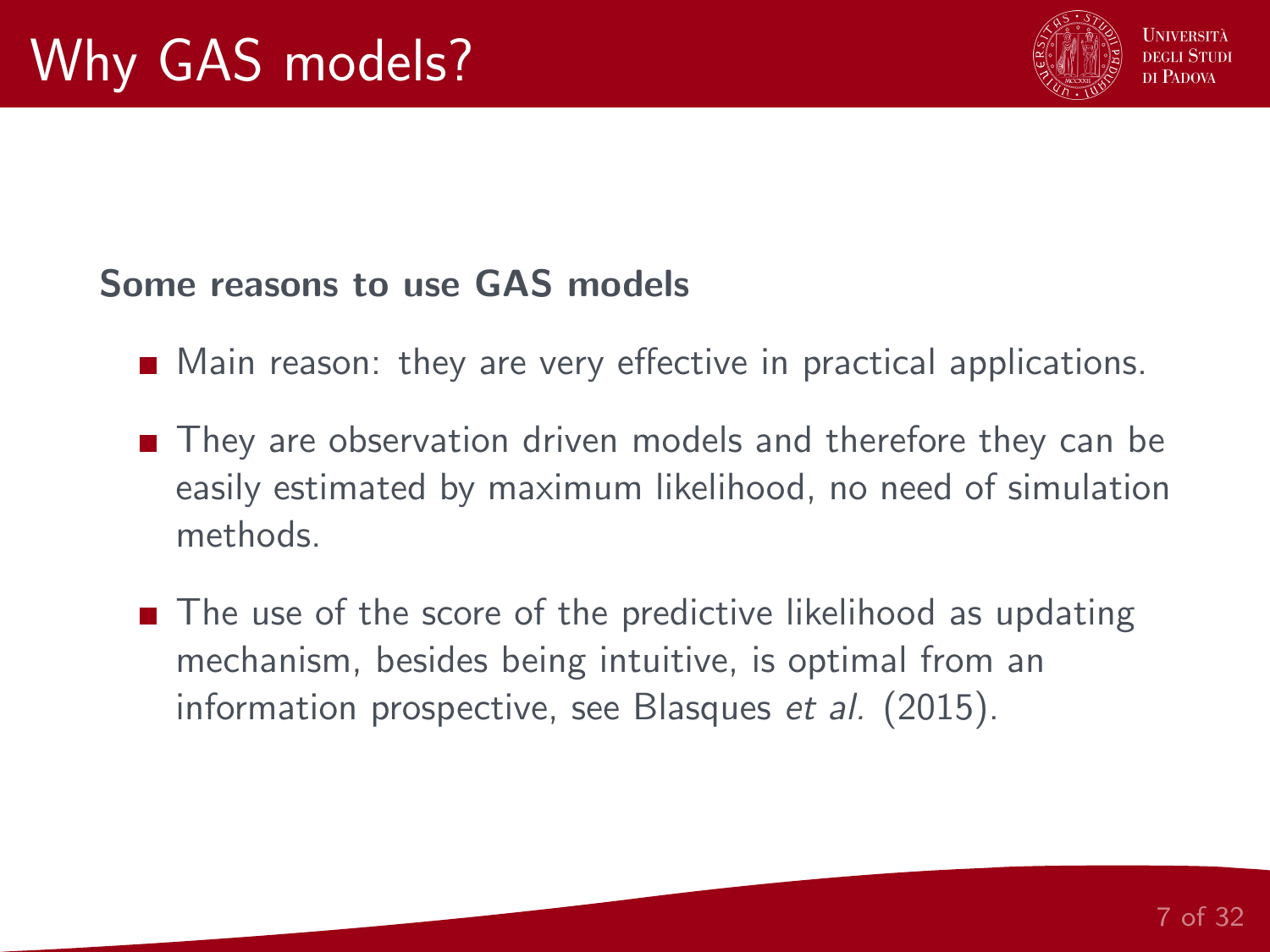

- **■** The sequence  $\{s_{\lambda,t}\}_t \in \mathbb{Z}$  is a martingale difference, i.e.  $E[s_{\lambda,t}|\lambda_t]=0.$
- The *h*-steps ahead conditional expectation for  $\lambda_t$  is

$$
E[\lambda_{t+h}|\lambda_t] = \omega_\lambda \sum_{i=0}^{h-1} \beta_\lambda^i + \beta_\lambda^h \lambda_t.
$$

 $E[\lambda_t] = \omega_{\lambda}/(1-\beta_{\lambda})$ , when  $E[\lambda_t] < \infty$ .  $Var[u_t|\lambda_t] = I_t.$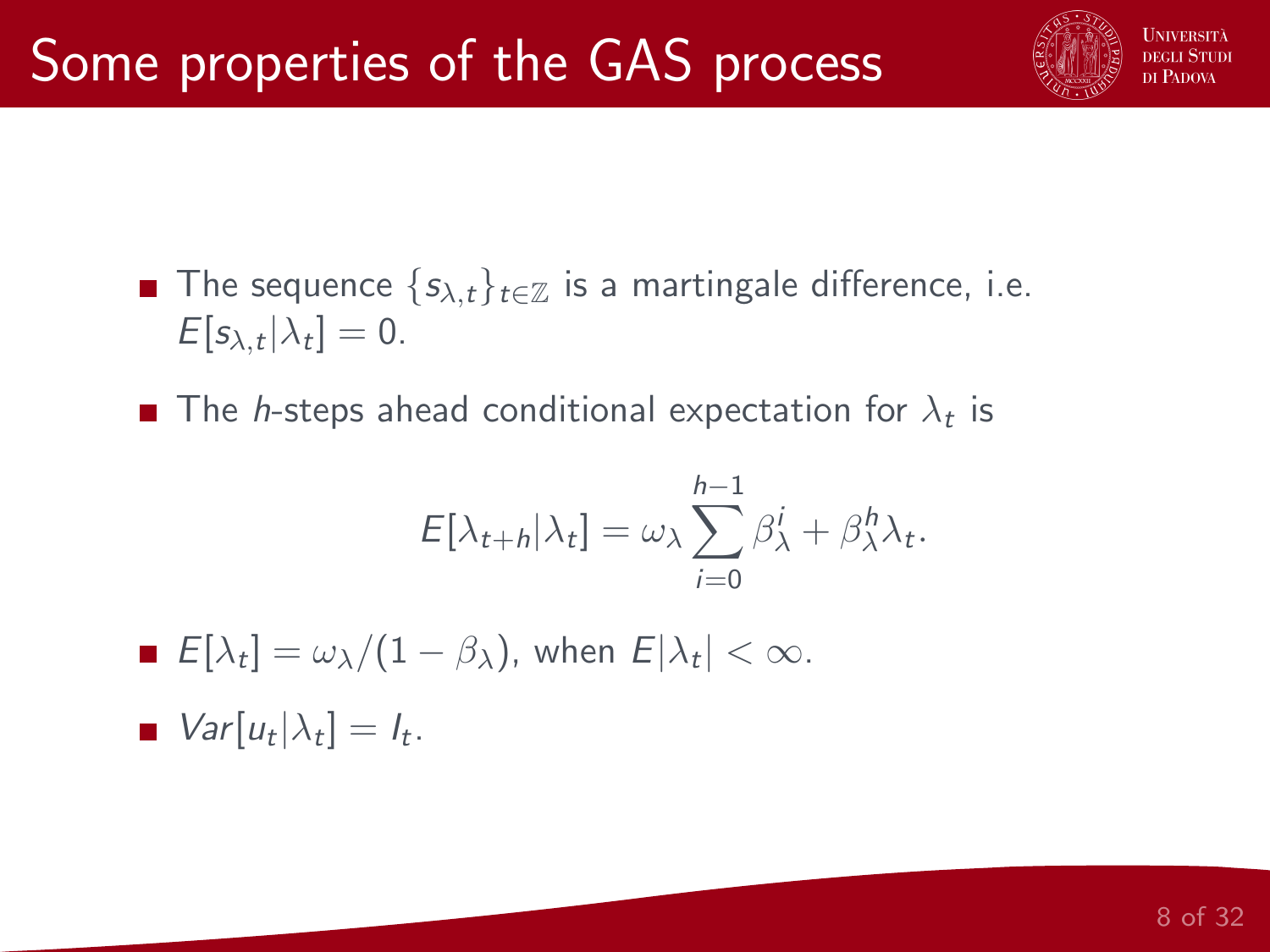

GAS models can be easily estimated by maximum likelihood, the conditional log-likelihood function is written as

$$
\hat{L}_n(\theta) = \sum_{i=1}^n \log p(y_t | \hat{\lambda}_t(\theta), \theta).
$$

The time varying parameter  $\hat{\lambda}_t(\theta)$  is obtained recursively as

$$
\hat{\lambda}_t(\theta) = \omega_{\lambda} + \beta_{\lambda} \hat{\lambda}_{t-1}(\theta) + \alpha \hat{s}_{\lambda, t}(\theta), \ t \in \mathbb{N}
$$

for a given initialization  $\hat{\lambda}_0(\theta).$ 

The initialization  $\hat{\lambda}_0(\theta)$  is typically set equal to  $\omega_\lambda/(1-\beta_\lambda).$ Alternatively,  $\hat{\lambda}_0(\theta)$  can be considered a parameter to be estimated.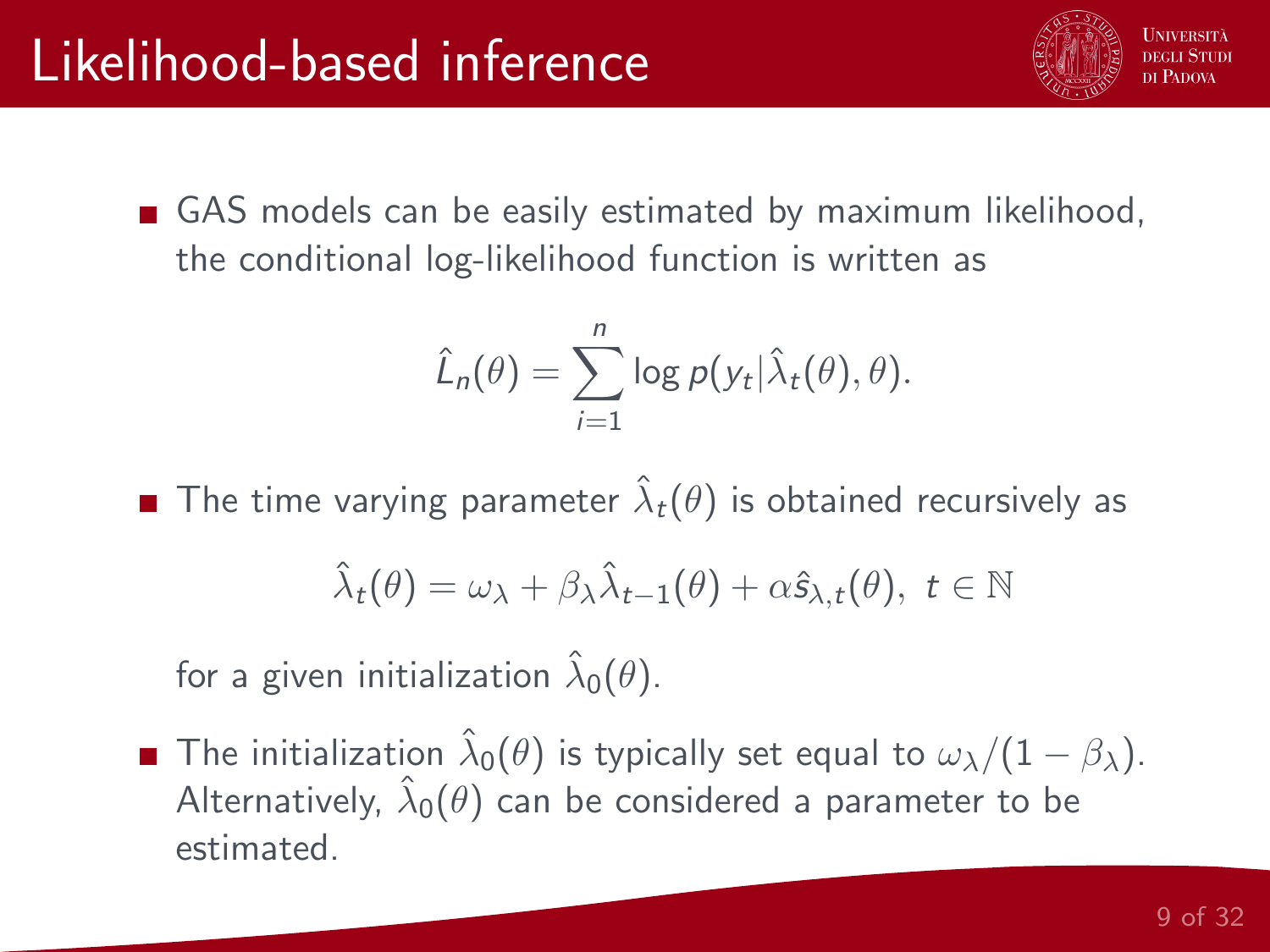

- $\blacksquare$  It turns out that many existing observation-driven models are GAS models; for instance, the well known Gaussian GARCH model is a Gaussian volatility GAS model with scaling factor  $S_t = I_t^{-1}$ .
- Other existing models that are GAS models: **EGARCH** of Nelson (1991), ACD of Engle and Russell (1998), MEM of Engle (2002), ACM of Rydberg and Shephard (2003) and the **Poisson model** of Davis et al. (2003).
- GAS approach leads also to many new models, see for instance Creat et al. (2013) and Harvey (2013).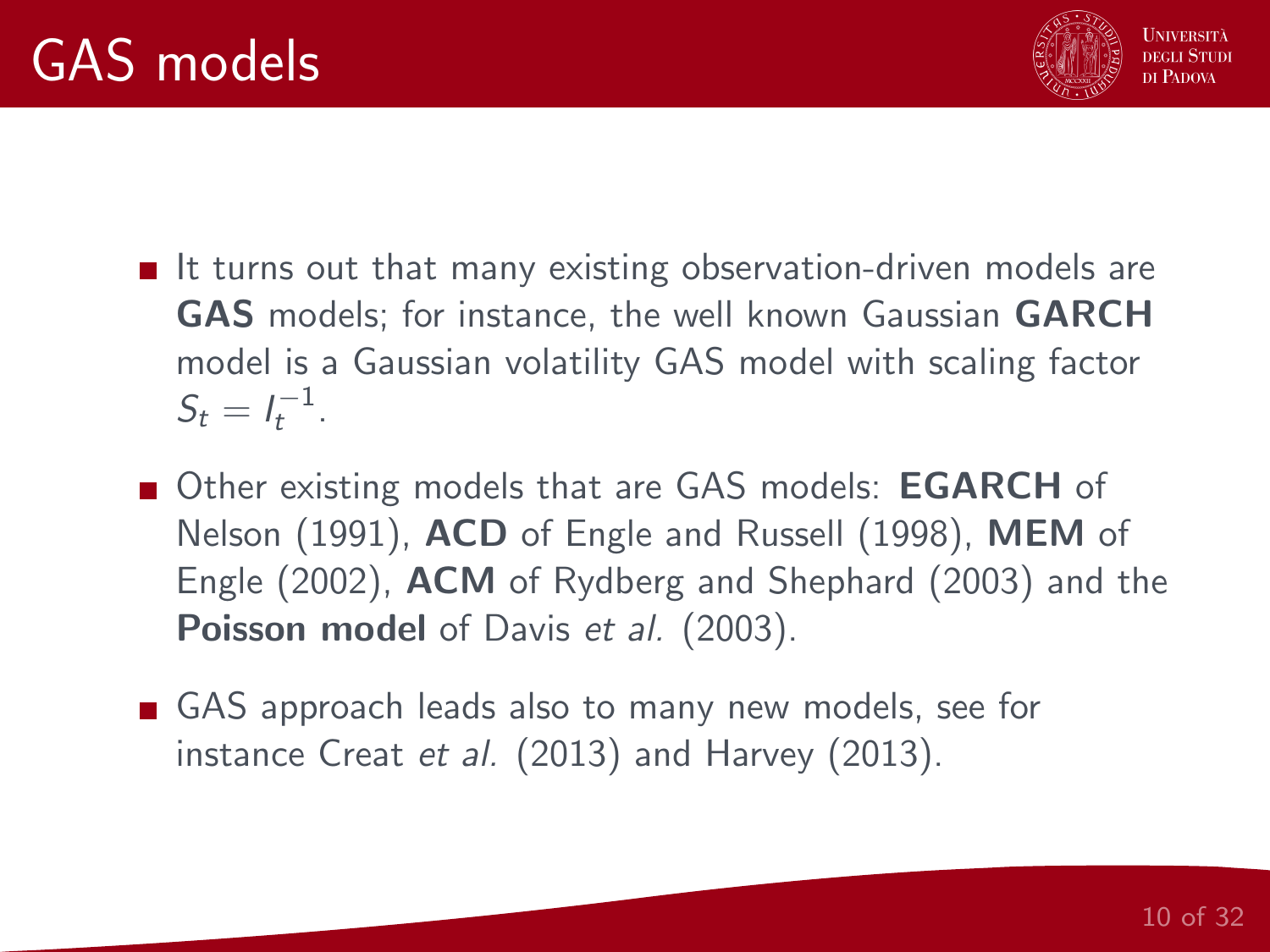

Two examples of GAS models for time series with fat tails:

- **Fat-tailed location model.** A student-t model with time varying mean, see Harvey and Luati (2013) and Harvey (2013).
- Fat-tailed volatility model A student-t model with time varying variability, see Creat et al. (2013) and Harvey (2013).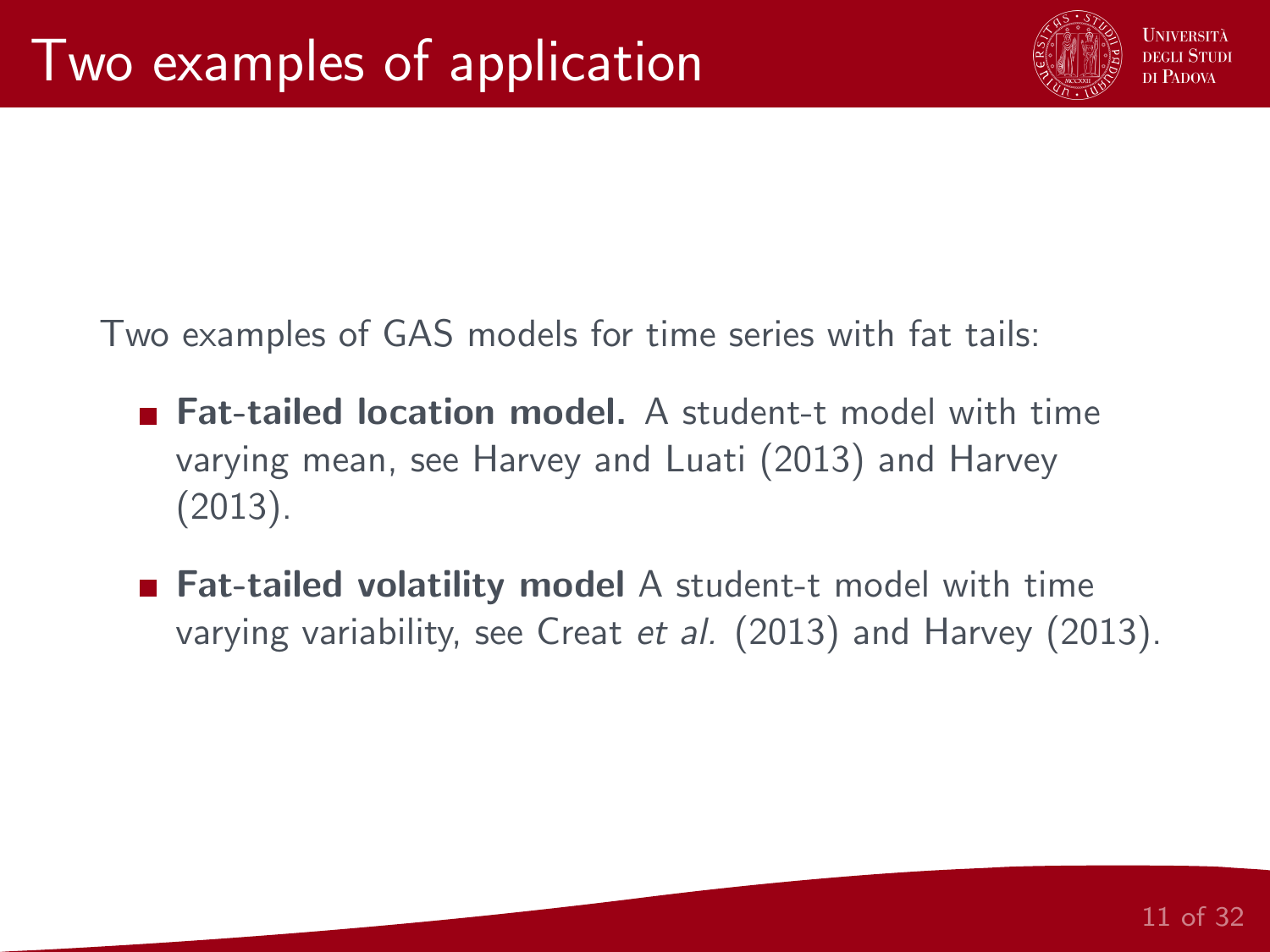

■ Consider the model

$$
y_t = \mu_t + \varepsilon_t, \qquad \varepsilon_t \stackrel{\text{iid}}{\sim} t_\nu,
$$

#### where  $\mu_{t+1} = \omega_{\mu} + \beta_{\mu}\mu_t + \alpha_{\mu} \frac{(\nu+1)(y_t - \mu_t)\sigma^{-1}}{\mu_t + \mu_t}$  $\frac{\mu_1}{\nu + (\mu_t - \mu_t)^2 \sigma^{-2}}$ .

In the limit  $\nu \to \infty$ , the model distribution of  $\varepsilon_t$  is Gaussian and  $\mu_t$  is a linear combination of past  $y_t$  as the score is proportional to  $y_t - \mu_t$ .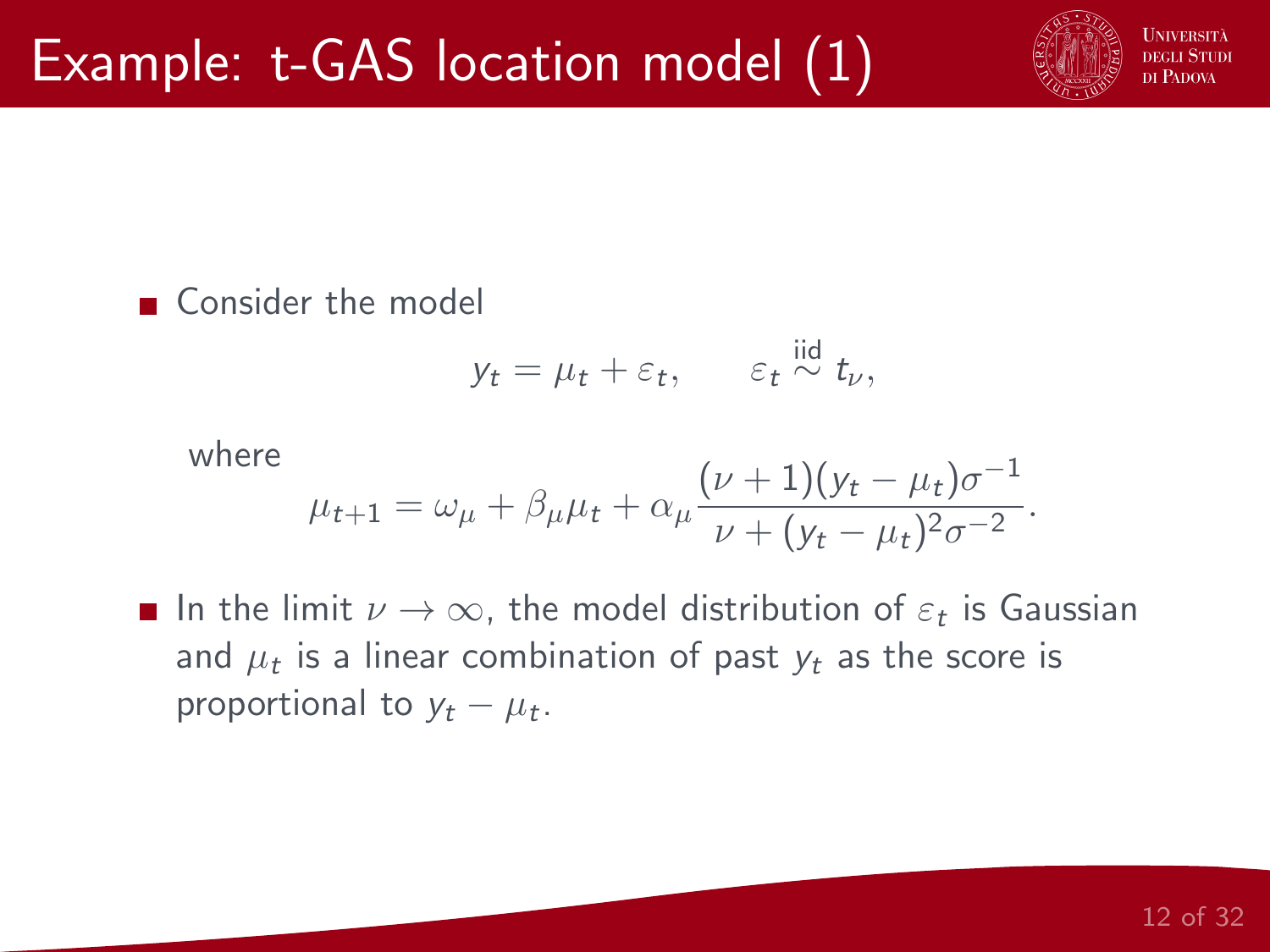

**■** Impact of the standardized observation  $(y_t - \mu_t)/\sigma$  on the score for different values of  $\nu$ 

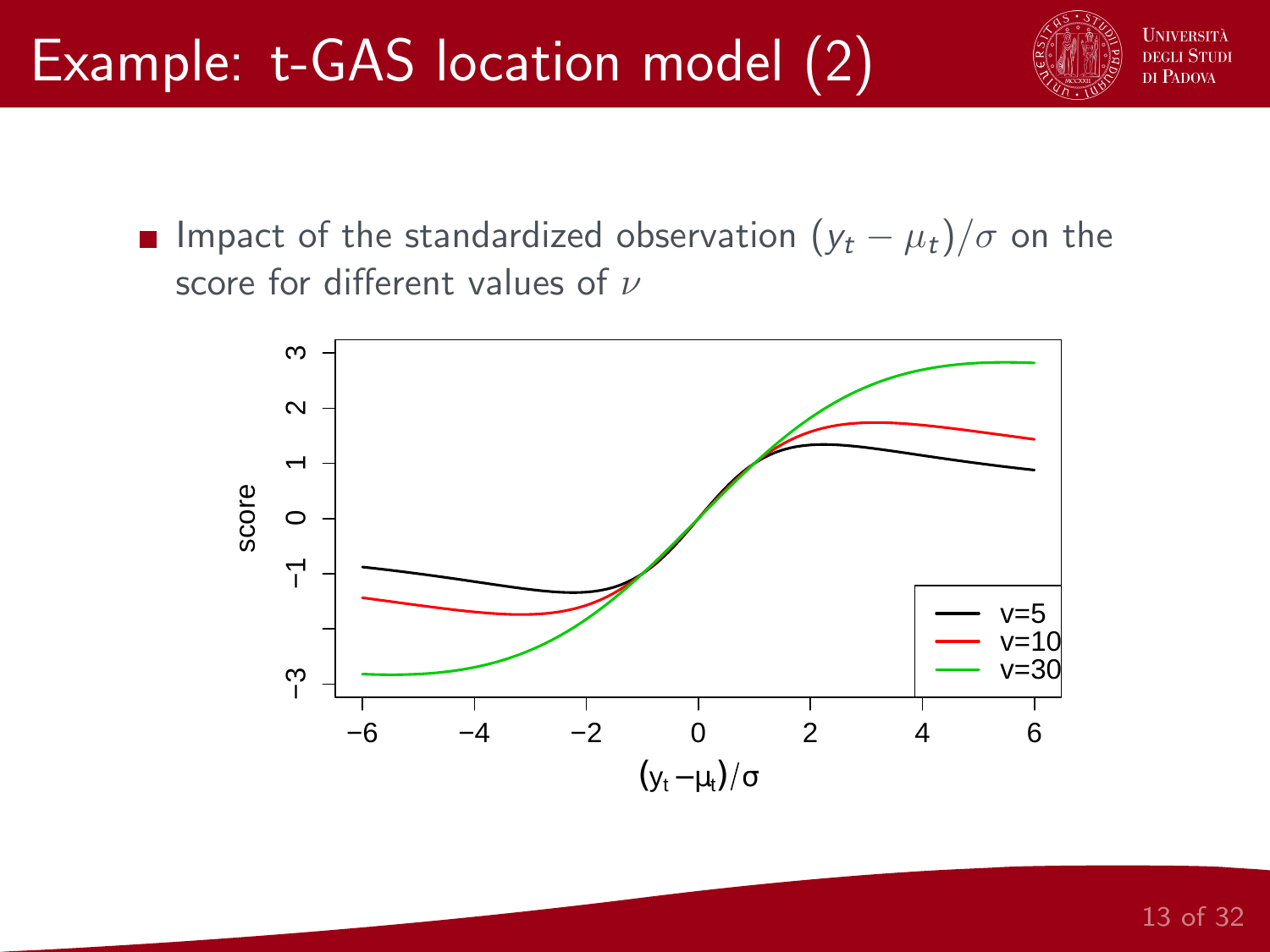## Example: t-GAS location model (3)





Figure: Quarterly UK National Rail Travel, Km traveled by UK passengers. This plot is from Harvey and Luati (2013).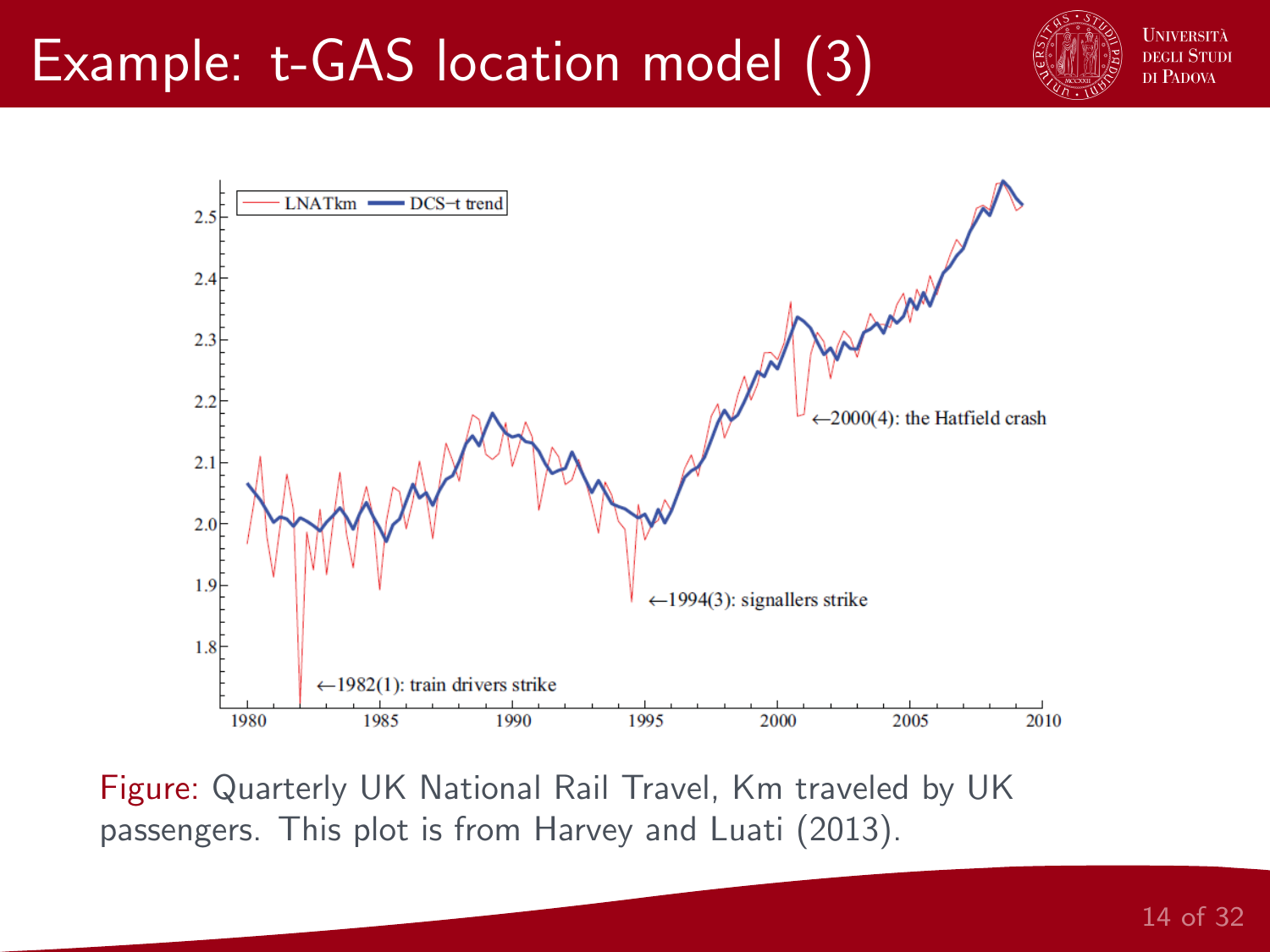

**Eat tails are a well known feature observed in stock returns** and student-t distribution is often considered

$$
y_t = \sigma_t \varepsilon_t, \ \varepsilon_t \stackrel{\text{iid}}{\sim} t_\nu,
$$

where

$$
\sigma_{t+1}^2 = \omega_{\sigma} + \beta_{\sigma} \sigma_t^2 + \alpha_{\sigma} \left( \frac{(\nu + 1) y_t^2}{\nu + \sigma_t^{-2} y_t^2} - \sigma_t^2 \right).
$$

**■** In the limit  $\nu \rightarrow \infty$ , the t-GAS volatility model becomes a GARCH model.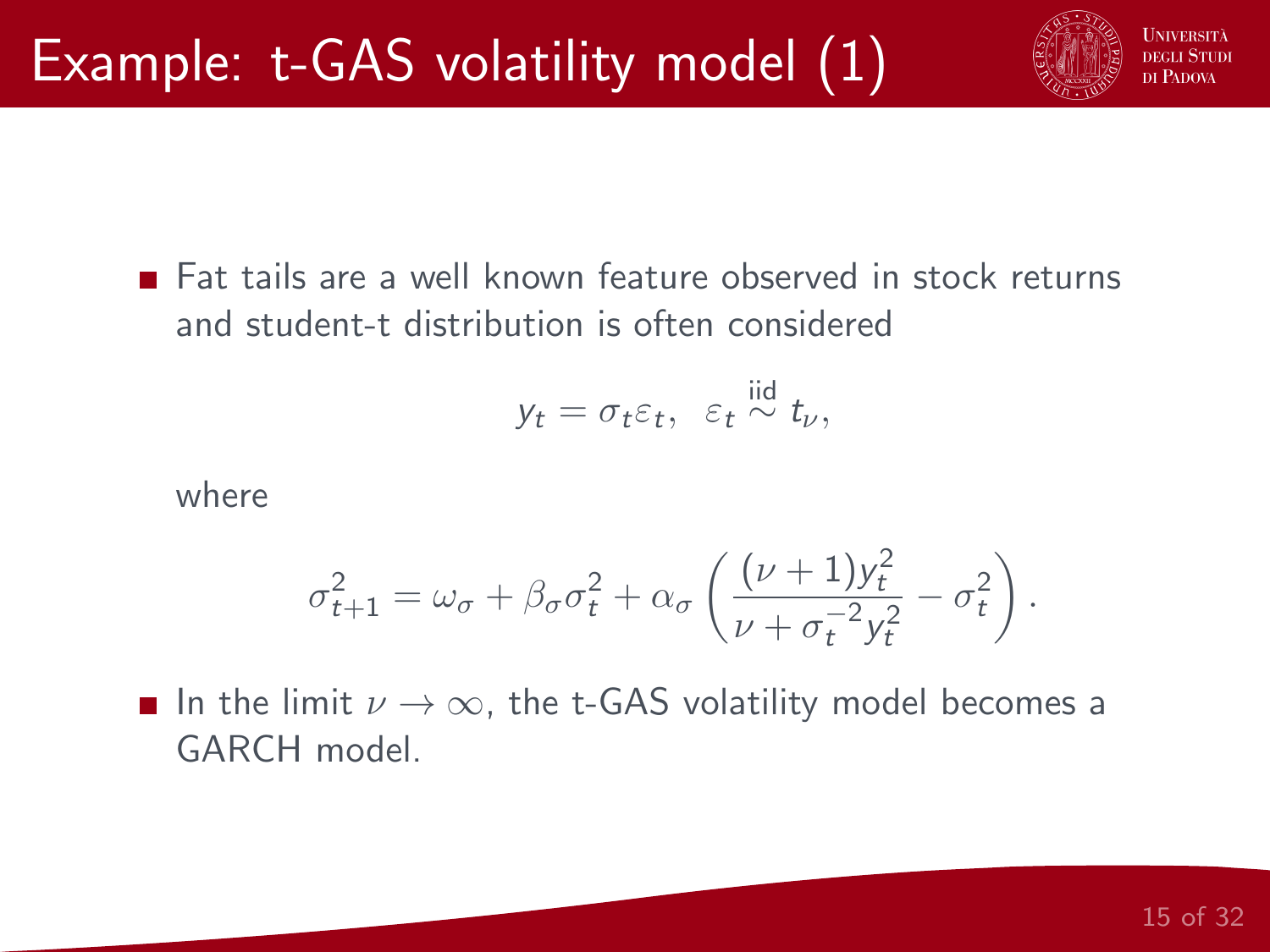**UNIVERSITÀ** necu Stuni DI PADOVA

Impact of  $y_t$  on the score of the t-GAS volatility model.

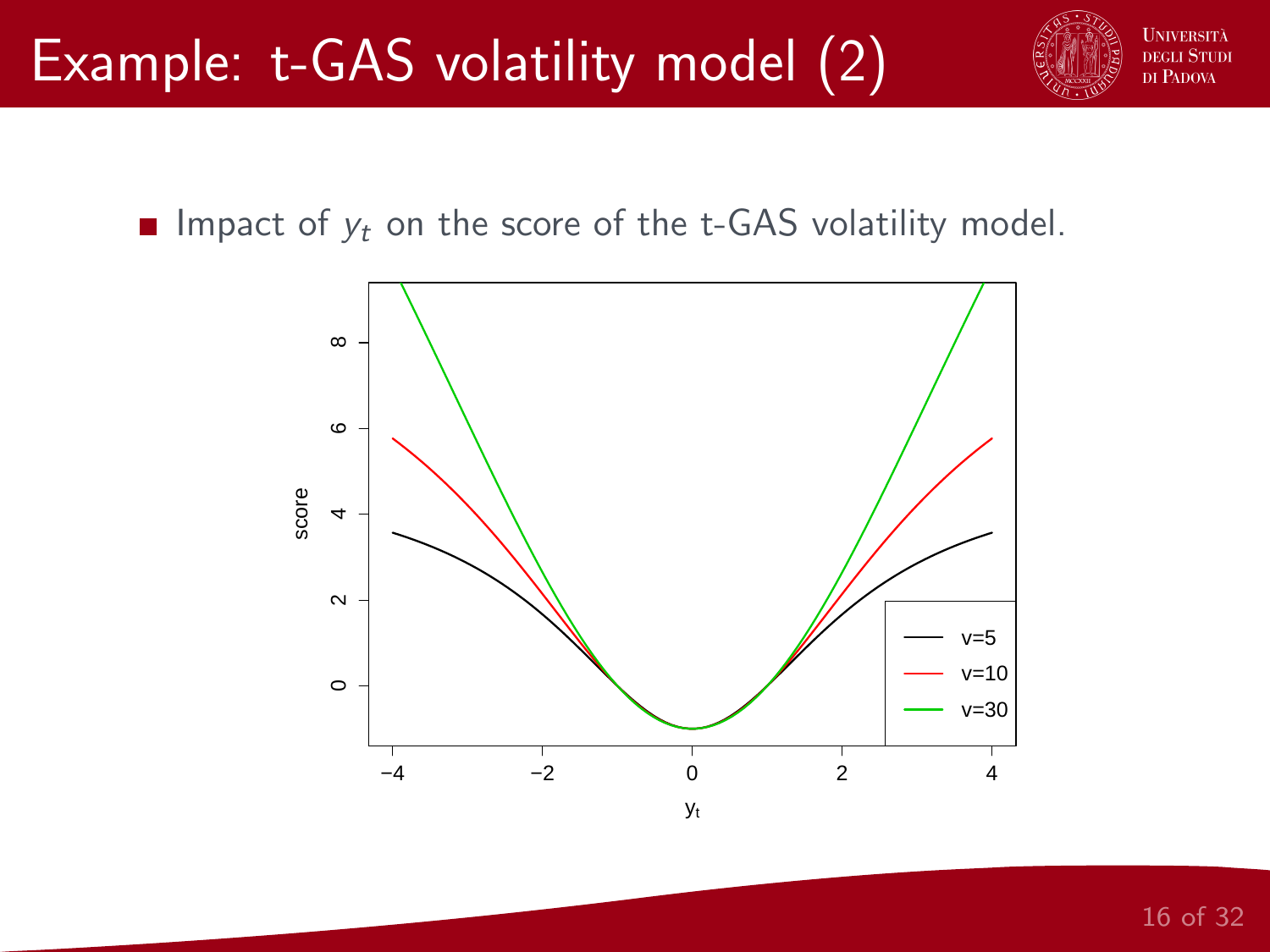

 $\overline{5}$  $\circ$  $-10$ −20 −10  $-20$ Black Monday (1987) 1986.5 1987.0 1987.5 1988.0 1988.5 1989.0 1989.5 1990.0  $\tilde{e}$ t−GAS t−GARCH  $\infty$ 6 $\rightarrow$  $\sim$  $\circ$ 1986.5 1987.0 1987.5 1988.0 1988.5 1989.0 1989.5 1990.0

Figure: S&P 500 daily Index.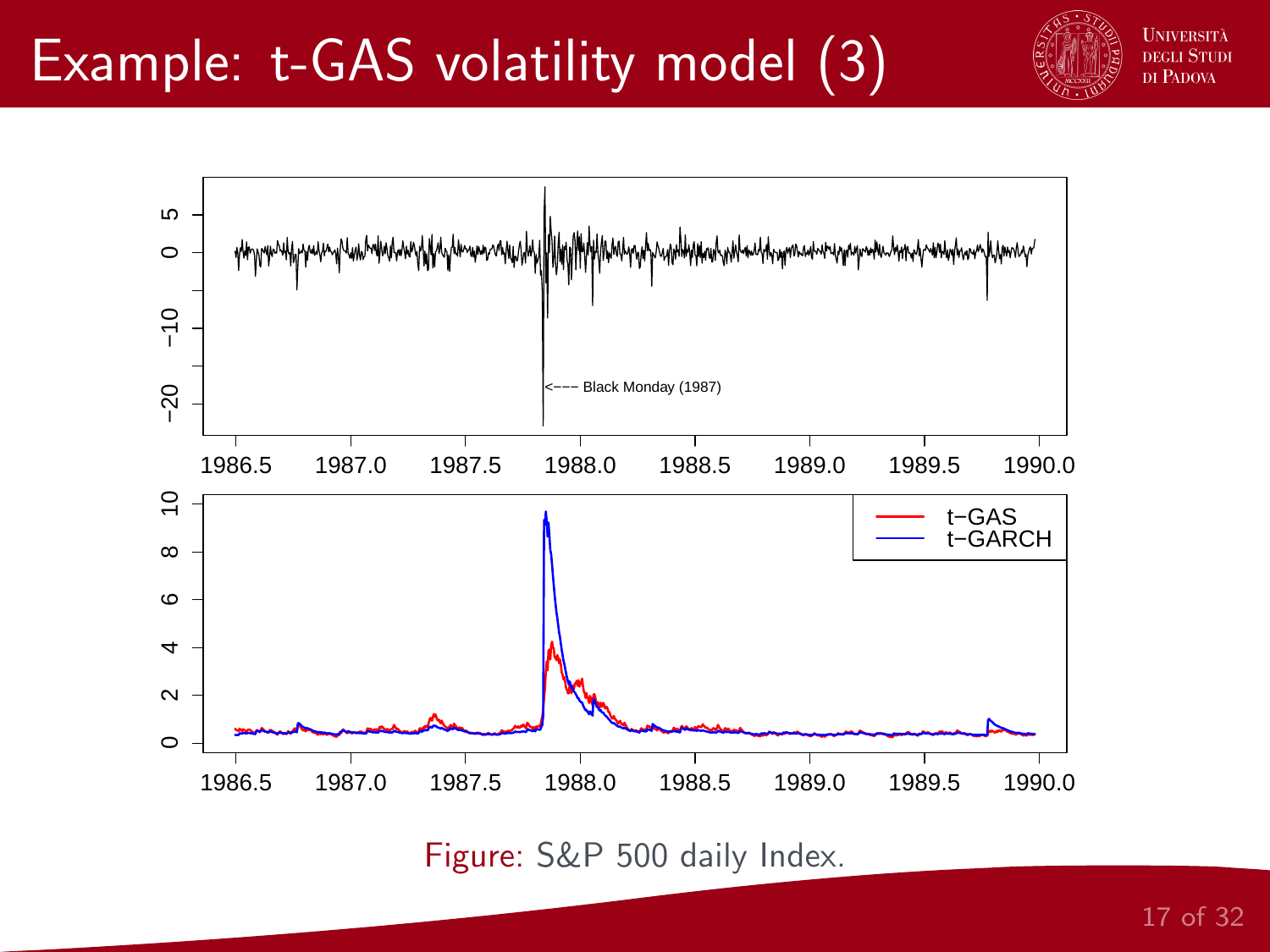

- Some time series exhibit complex dynamic behaviours and a GAS model may not be enough to properly model the data.
- The idea is to make GAS models more flexible allowing the parameter  $\alpha_{\lambda}$  in the GAS recursion to be time varying.
- We consider the parameter  $\alpha_{\lambda}$  because, in some sense, it determines the amount of information in the data.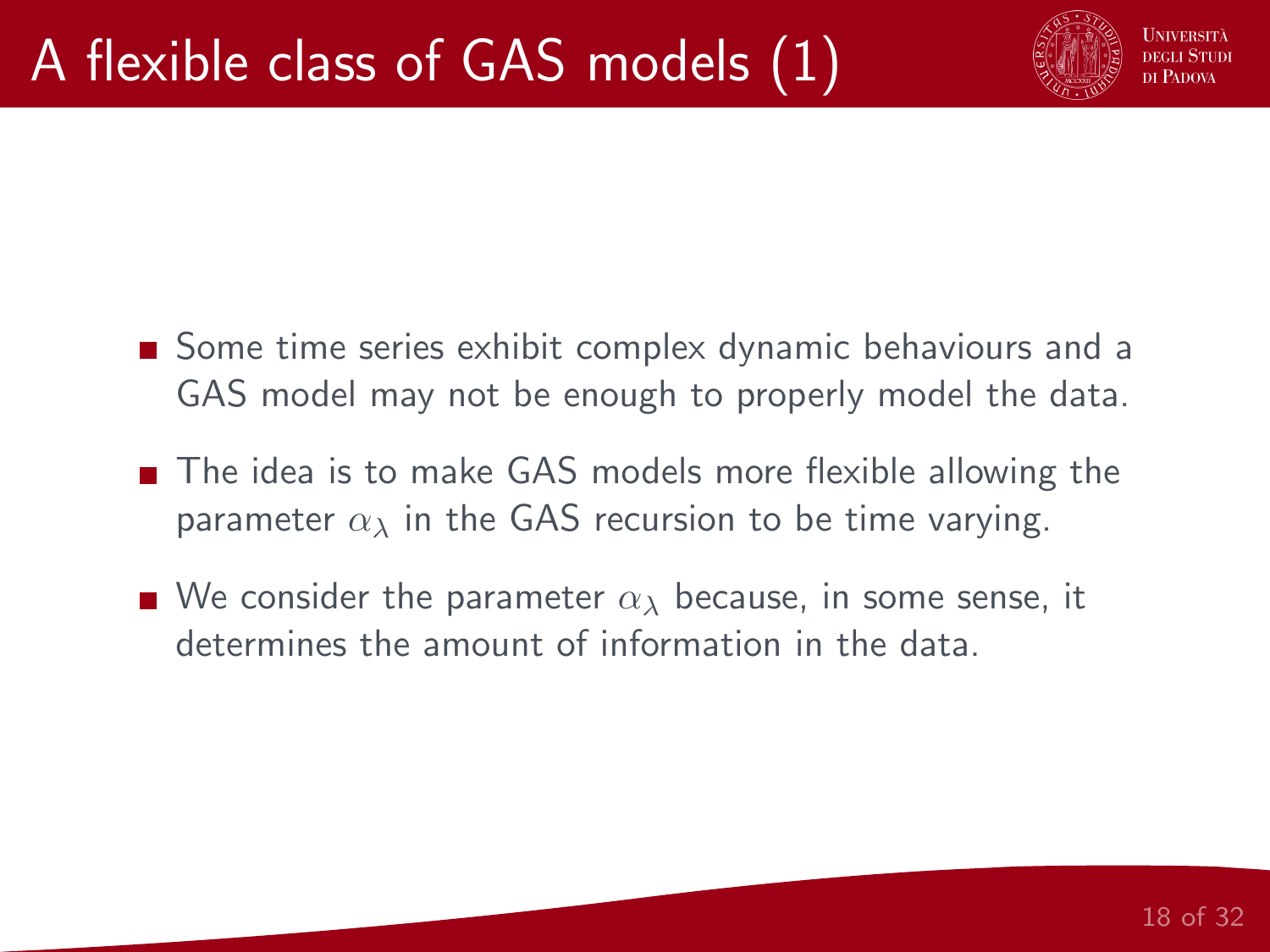

The GAS recursion becomes

$$
\lambda_{t+1} = \omega_{\lambda} + \beta_{\lambda} \lambda_t + h(f_{t+1}) s_{\lambda,t}, \quad s_{\lambda,t} = S_{\lambda,t} u_{\lambda,t}
$$

where  $h(\cdot)$  is a link function and the time varying  $\alpha_{\lambda}$  is  $h(f_t)$ .

 $\blacksquare$  We specify  $f_t$  relying on the score of the predictive log-likelihood  $\partial$  log  $p(y_t|\lambda_t;\theta)/\partial f_t$ 

$$
f_{t+1} = \omega_f + \beta_f f_t + \alpha_f s_{f,t}, \qquad s_{f,t} = S_{f,t} u_{\lambda,t} u_{\lambda,t-1}.
$$

The resulting specification of  $s_{f,t}$  is very intuitive!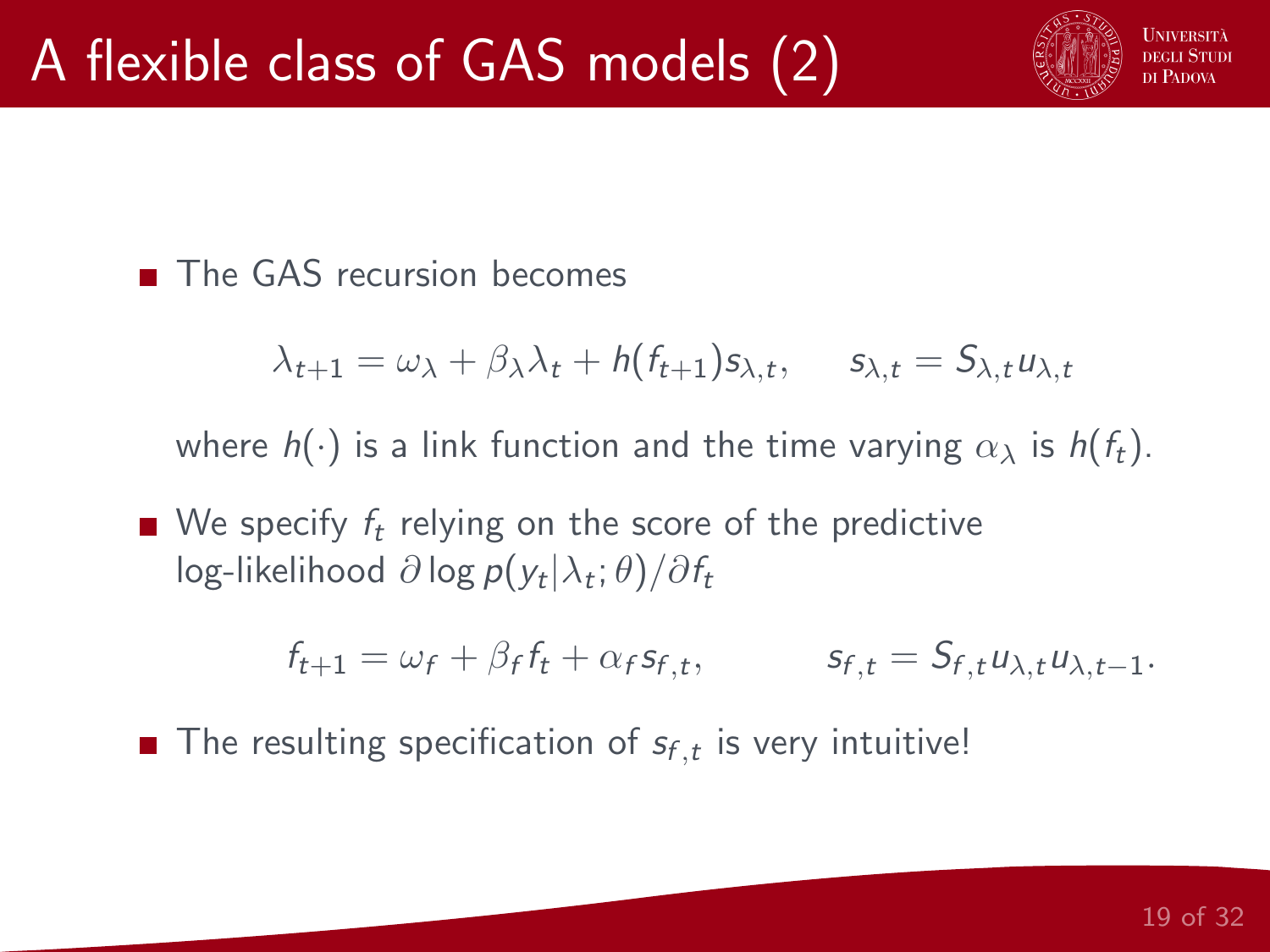

We model the data with a Gaussian model with time varying mean

$$
y_t = \mu_t + \epsilon_t, \ \epsilon_t \stackrel{\text{iid}}{\sim} N(0, \sigma^2).
$$

The time varying mean  $\mu_t$  is given by

$$
\mu_{t+1} = \mu_t + \exp(f_{t+1})s_{\mu,t}
$$
  

$$
f_{t+1} = \omega_f + \beta_f f_t + \alpha_f s_{f,t},
$$

where  $s_{\mu,t} = (y_t - \mu_t)$  and  $s_{f,t} = (y_t - \mu_t)(y_{t-1} - \mu_{t-1}).$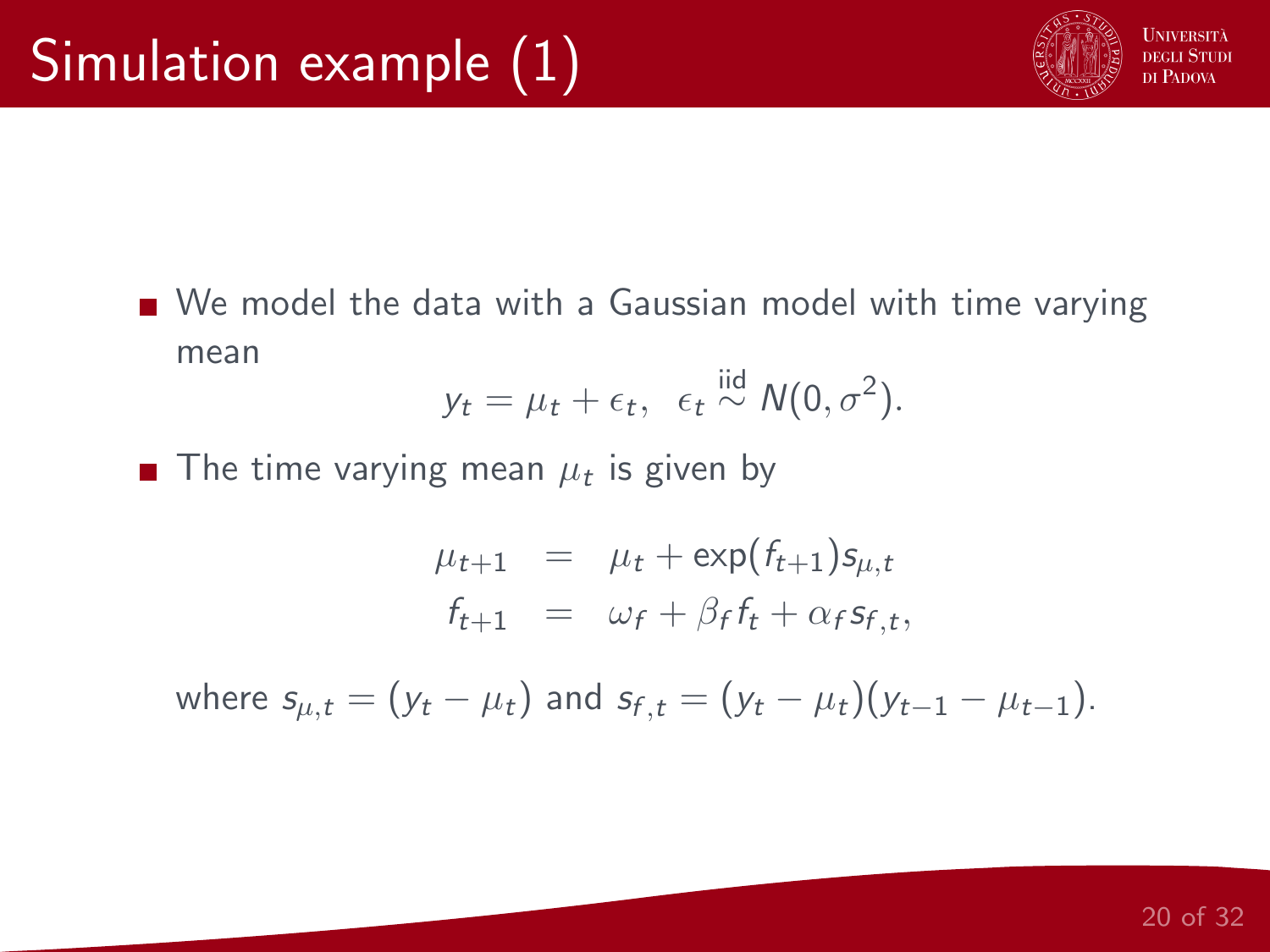■ Consider the following data generating process

$$
y_t = \mu_t^o + \epsilon_t, \quad \varepsilon_t \stackrel{\text{iid}}{\sim} N(0, \sigma^2),
$$

the time varying mean is given by

$$
\mu_t^o = \begin{cases} 0 & \text{if } \sin((\pi t - 1)/200) > 0 \\ 3 & \text{if } \sin((\pi t - 1)/200) < 0. \end{cases}
$$

■ We generate time series from this process and show how this flexible GAS model is able to better approximate the true mean  $\mu_t^o$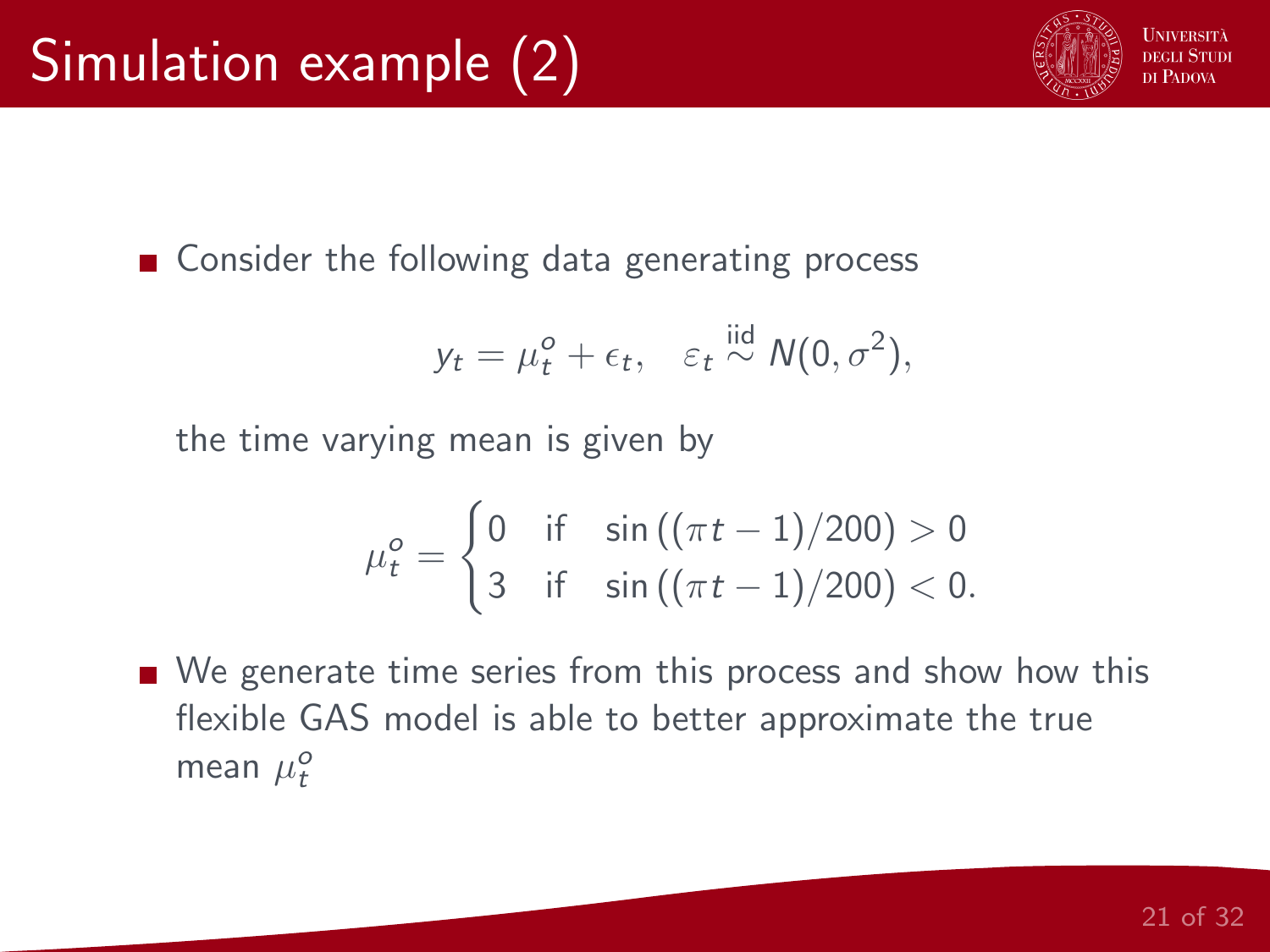## Simulation example (3)





Figure: Time series generated from the data generating process.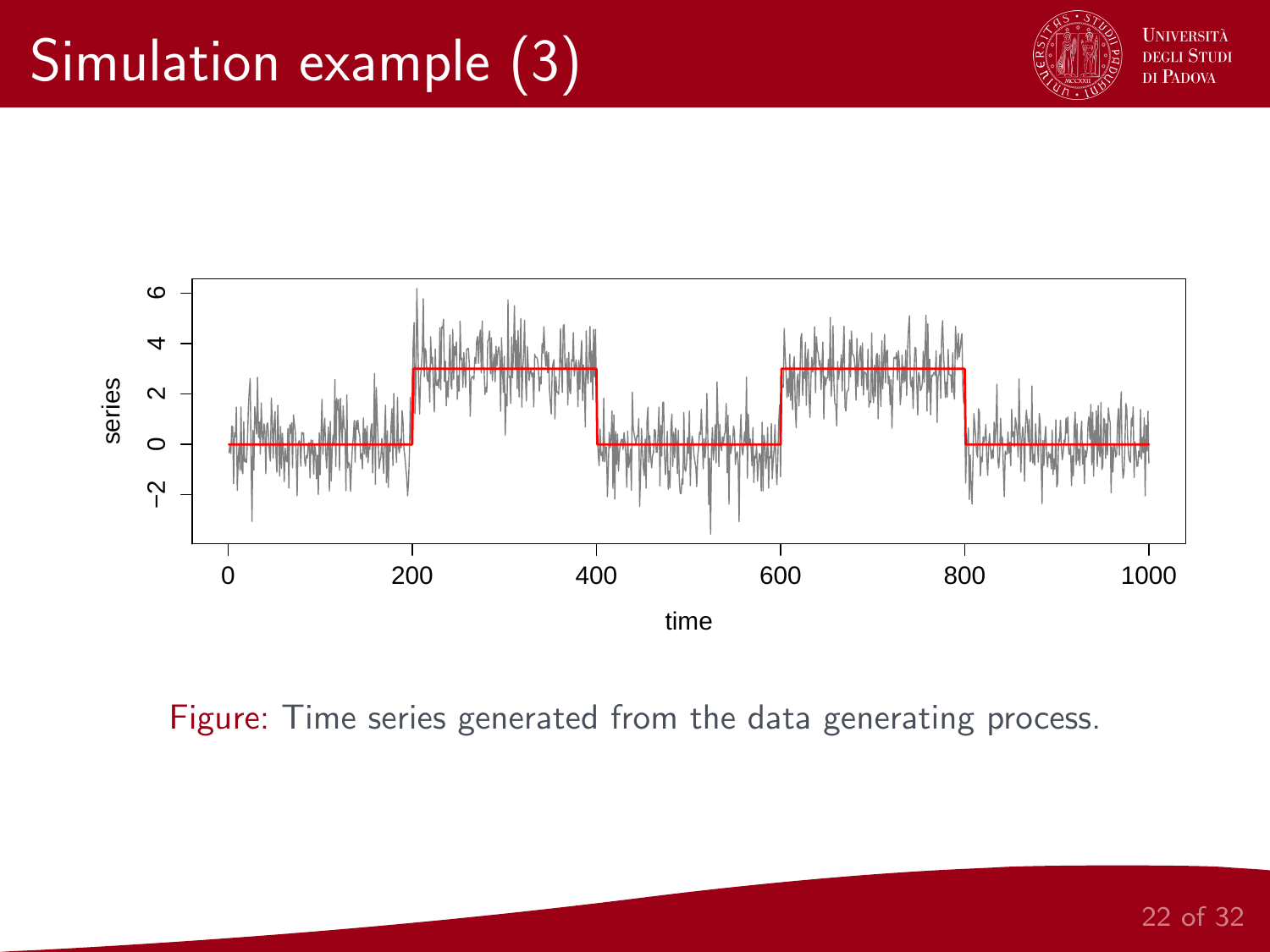# Simulation example (4)



The average mean square error is 47% larger for the GAS model without the time varying  $f_t$ .



Figure: 1st plot: 90% confidence bounds filtered  $\mu_t$ . 2nd plot: average estimate of  $exp(f_t)$ . The dashed lines are for the model with time varying  $f_t$  and the continuous lines are for the fixed  $f_t$ .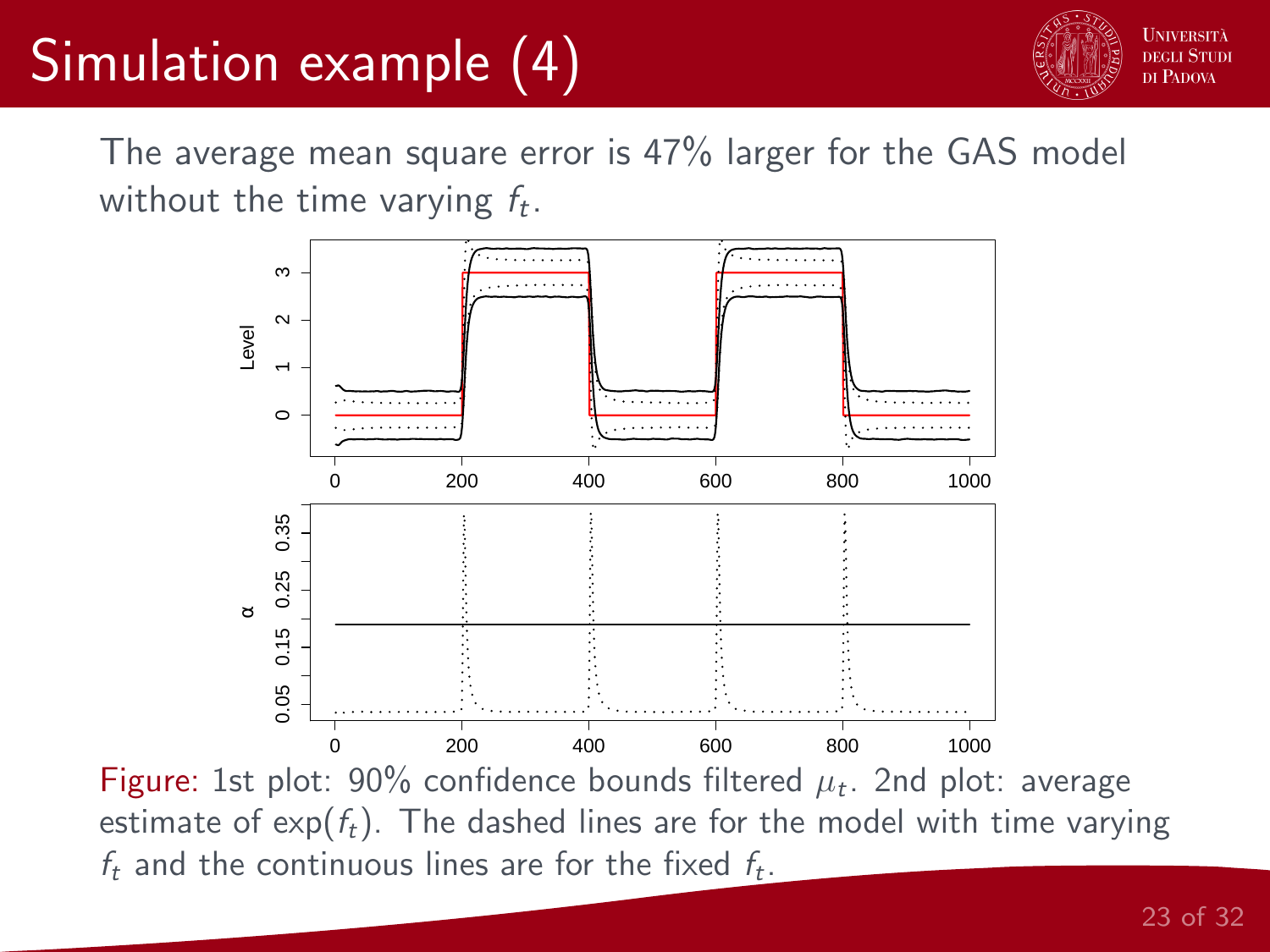### Empirical example: the series



■ Changing dynamics in the US inflation process are well documented in the literature.



Figure: Quarterly US consumer price inflation series.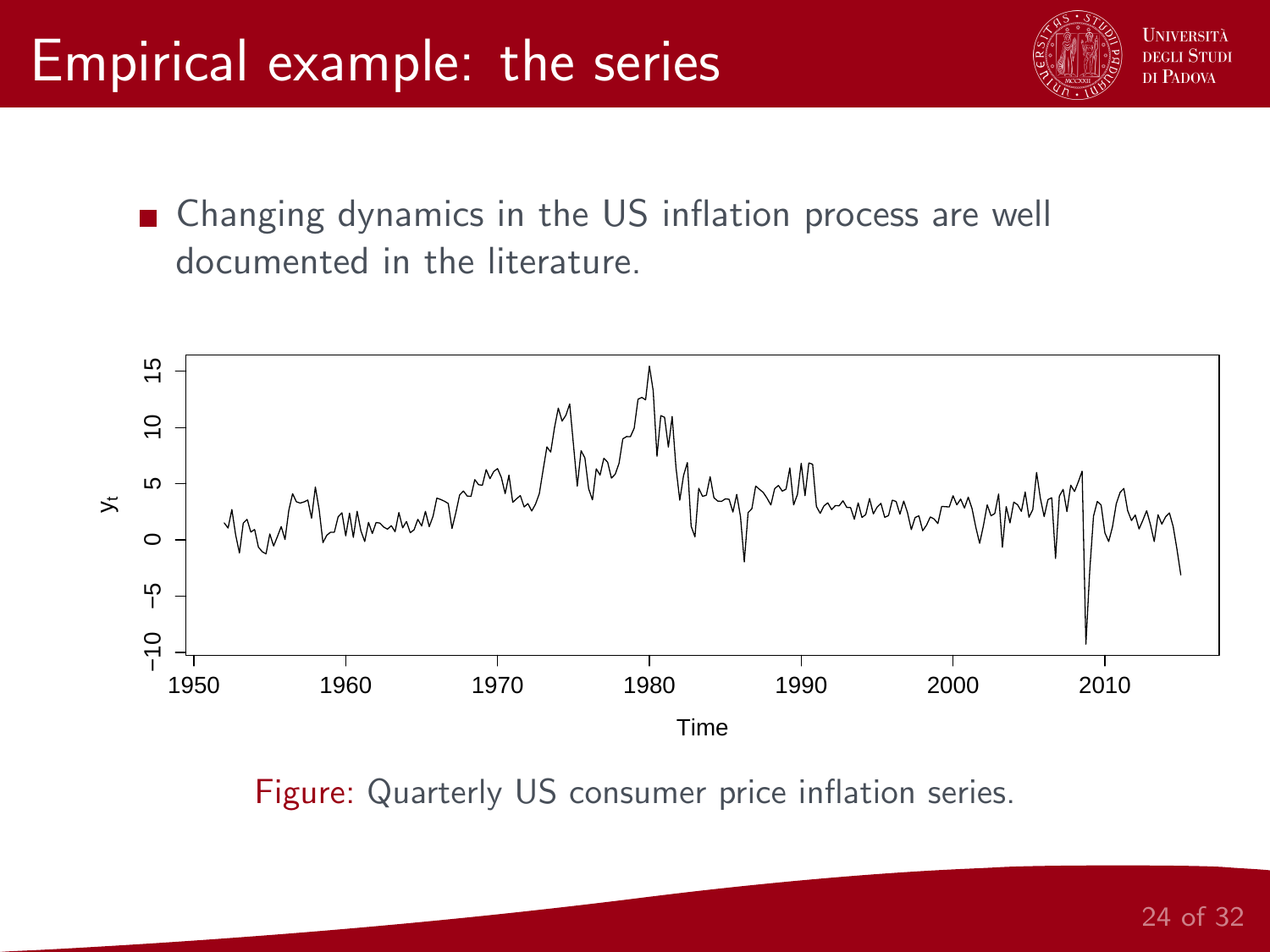Consider the following model

$$
y_t = \mu_t + \sigma_t \epsilon_t, \quad \varepsilon_t \stackrel{\text{iid}}{\sim} t_\nu(0,1),
$$

where

$$
\mu_{t+1} = \mu_t + \exp(f_{t+1})s_{\mu,t},
$$
  
\n
$$
f_{t+1} = \omega_f + \beta_f f_t + \alpha_f s_{f,t},
$$
  
\n
$$
\ln \sigma_{t+1} = \omega_{\sigma} + \beta_{\sigma} \ln \sigma_t + \alpha_{\sigma} s_{\sigma,t},
$$

■ The innovations are defined as  $s_{\mu,t} = \frac{(\nu+1)(y_t - \mu_t)\sigma_t^{-1}}{(2\mu_t + \mu_t)^2}$  $(\nu - 2) + (y_t - \mu_t)^2 \sigma_t^{-2}$  $s_{\sigma,t} = \frac{(\nu+1)(y_t - \mu_t)^2 \sigma_t^{-2}}{(2 \mu_t)^2 + (\mu_t)^2 \sigma_t^{-2}}$  $(\nu - 2) + (y_t - \mu_t)^2 \sigma_t^{-2}$ −1

 $s_{f,t} = s_{u,t} s_{u,t-1}.$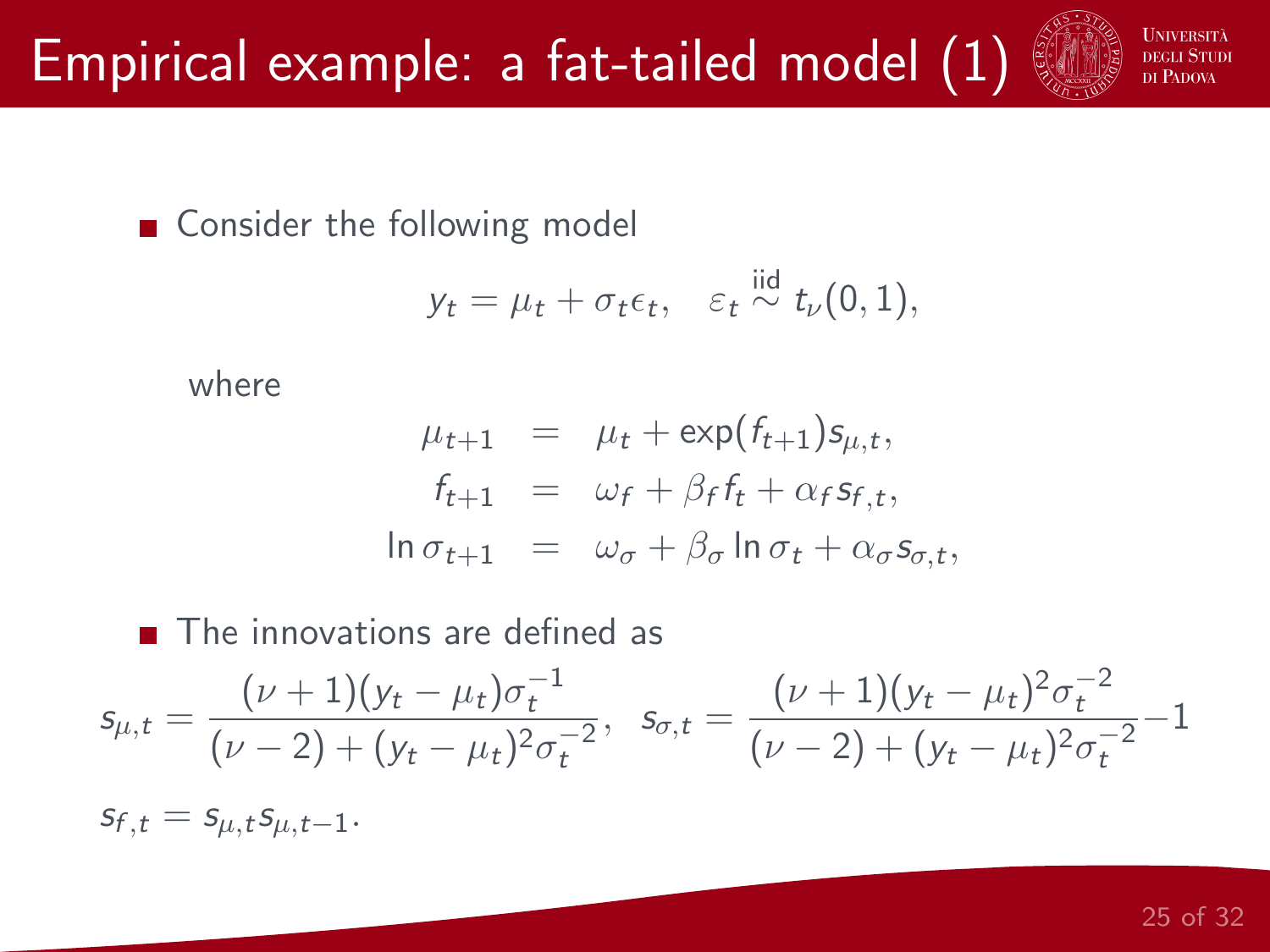

Impact of the standardized observation  $(y_t - \mu_t) \sigma_t^{-1}$  on the scores for  $\nu = 5$ 



Figure: First plot:  $s_{\mu,t}$ , second plot:  $s_{f,t}$ , third plot:  $s_{\sigma,t}$ .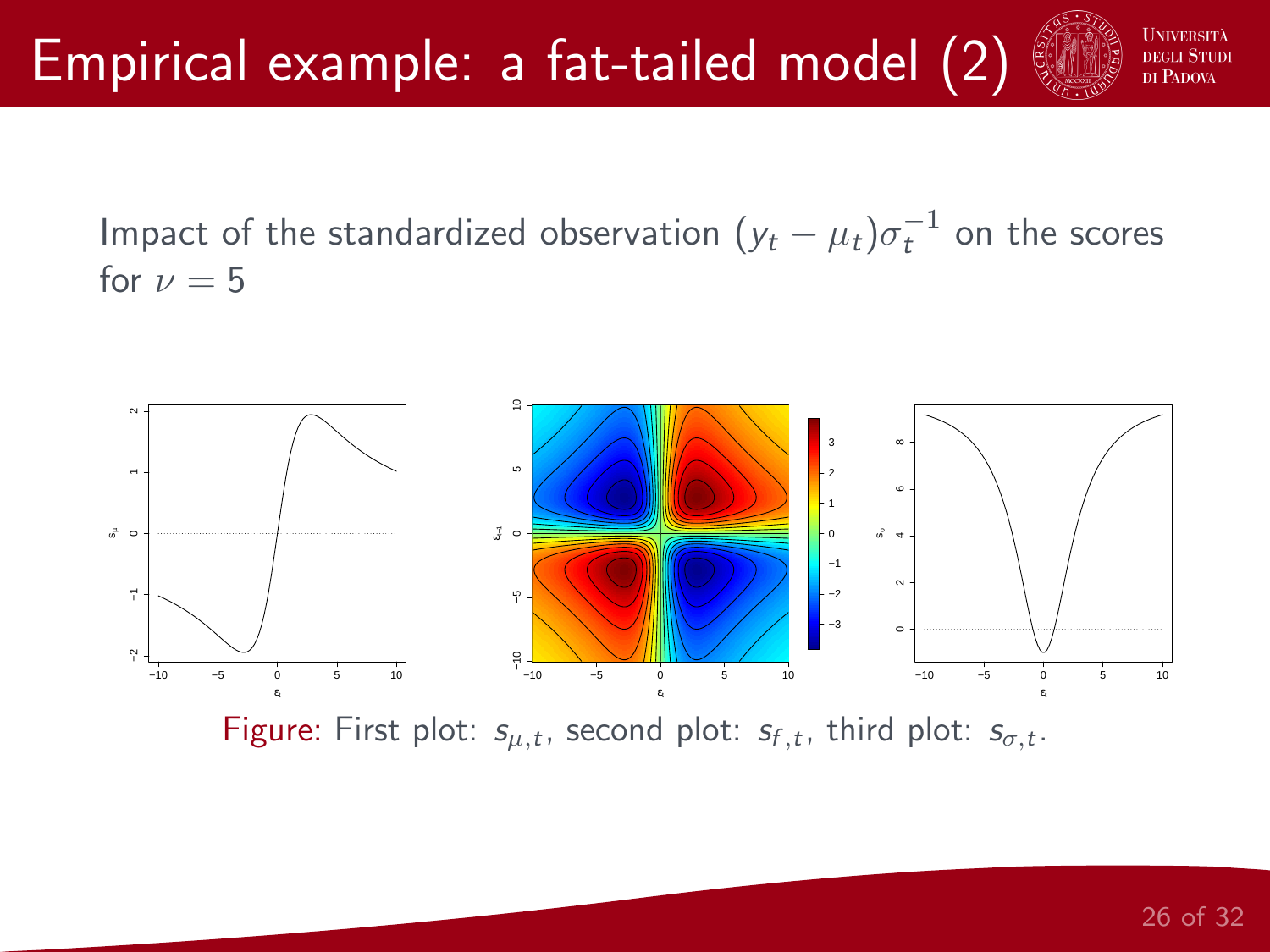

|                | $\partial f$      | $\beta_f$      | $\alpha_f$     | $\delta_{\sigma}$         | $\beta_{\sigma}$ | $\alpha_{\sigma}$ | V              | AICc |
|----------------|-------------------|----------------|----------------|---------------------------|------------------|-------------------|----------------|------|
| M1             | $-0.75$<br>(0.40) | 0.97<br>(0.03) | 0.85           | 0.53<br>$(0.42)$ $(0.12)$ | 0.86<br>(0.09)   | 0.11<br>(0.04)    | 5.57<br>(1.57) | 967  |
| M <sub>2</sub> | $-0.75$<br>(0.20) | 0.91<br>(0.03) | 0.71<br>(0.24) | 0.59<br>(0.09)            |                  |                   | 3.82<br>(0.55) | 978  |
| M <sub>3</sub> | $-0.23$<br>(0.14) |                |                | 0.54<br>(0.10)            | 0.87<br>(0.12)   | 0.08<br>(0.05)    | 7.58<br>(2.40) | 976  |
| M4             | $-0.15$<br>(0.11) |                |                | 0.56<br>(0.07)            |                  |                   | 5.64<br>(1.43) | 986  |

**Table**: The parameters  $\delta_i$ ,  $i = 1, 2$  are a re-parametrization, i.e.  $\delta_i = \omega_i/(1 - \beta_i)$ . The last column contains the corrected Akaike Information Criterion.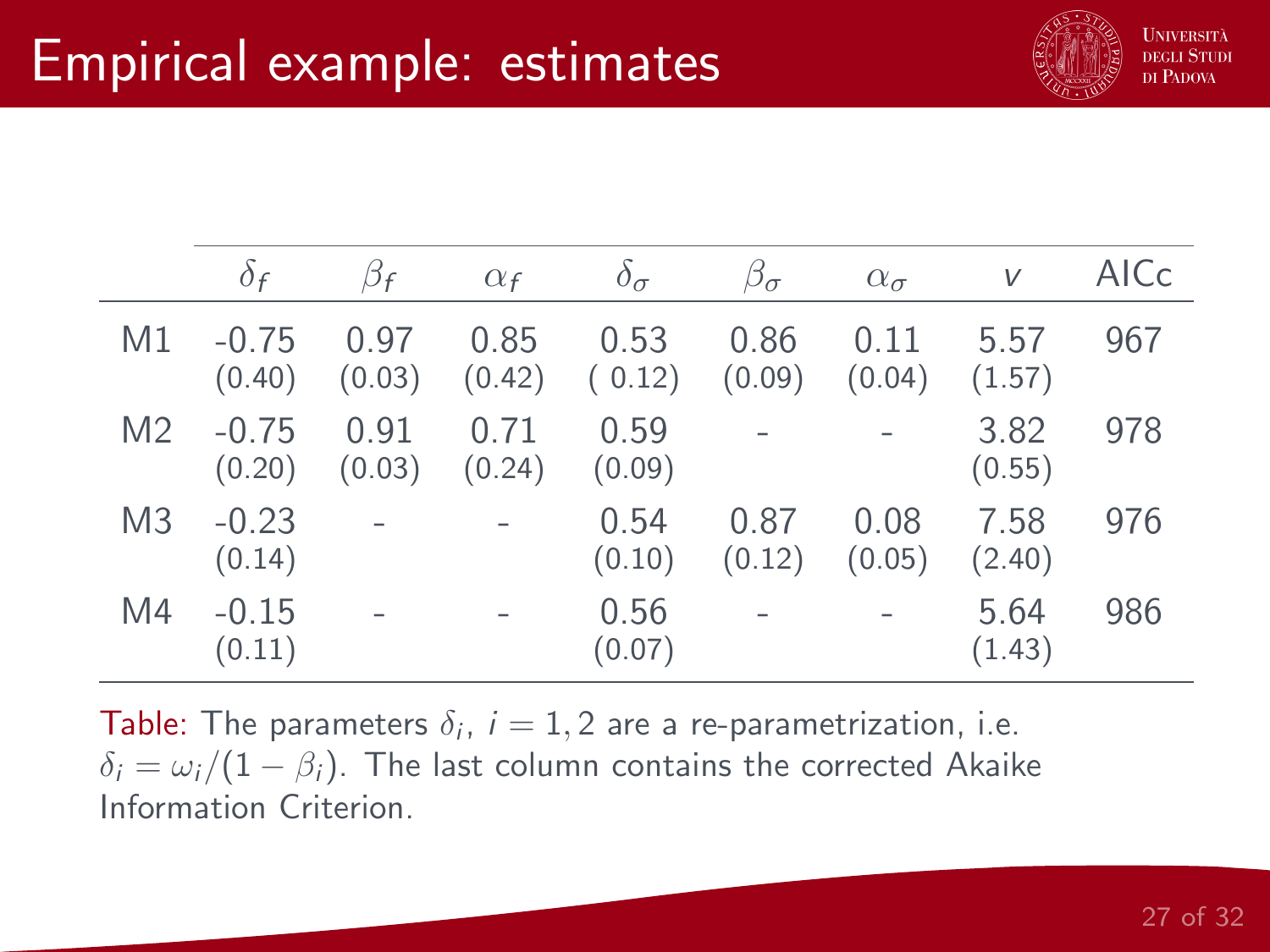#### Empirical example: filtered parameters





Figure: First plot: estimated  $\mu_t$ , second plot: exp( $f_t$ ), third plot  $\sigma_t$ .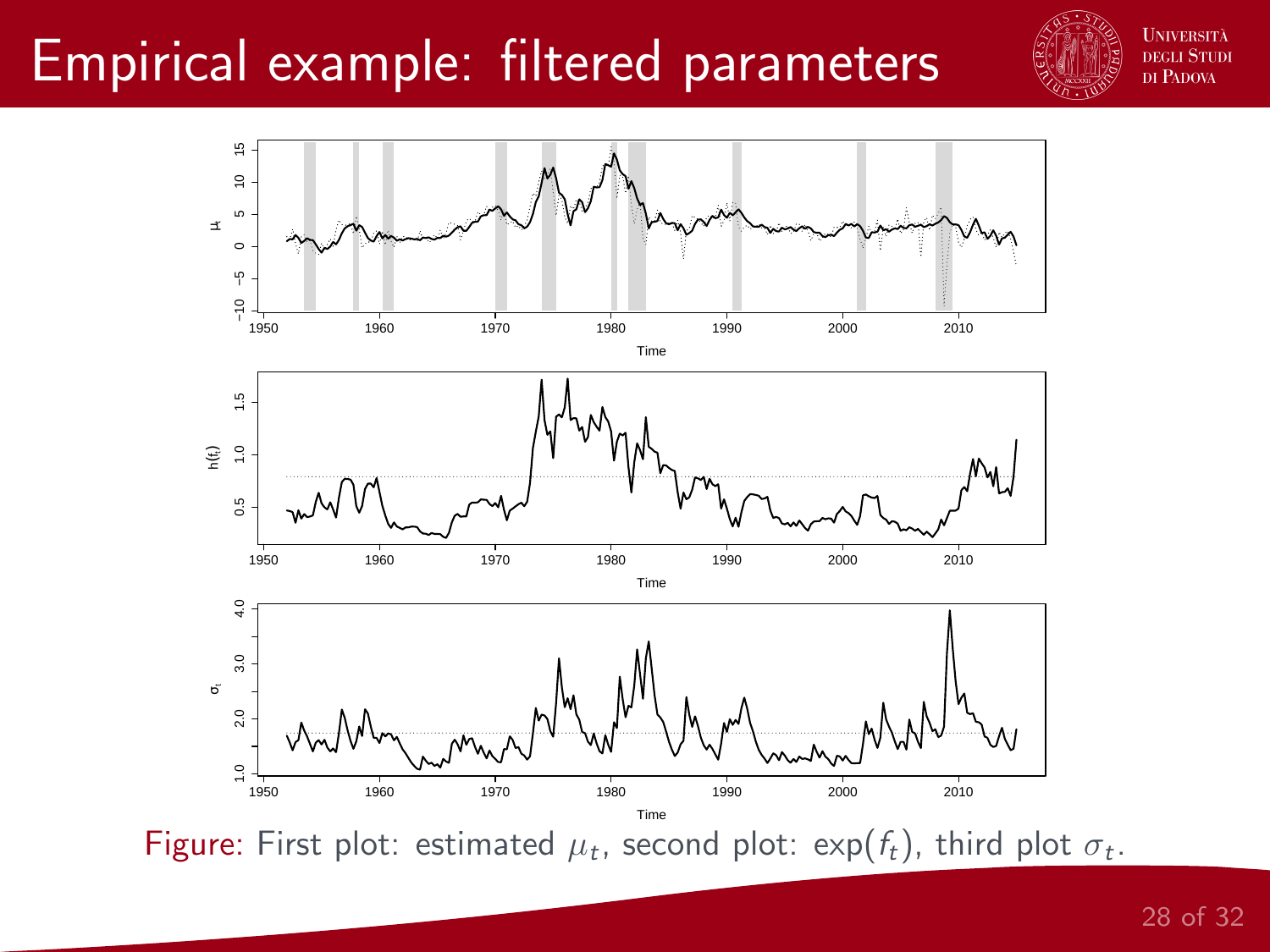### Empirical example: filtered mean





Figure: Time varying mean. Dashed lines: standard GAS model, continuous lines: flexible GAS model.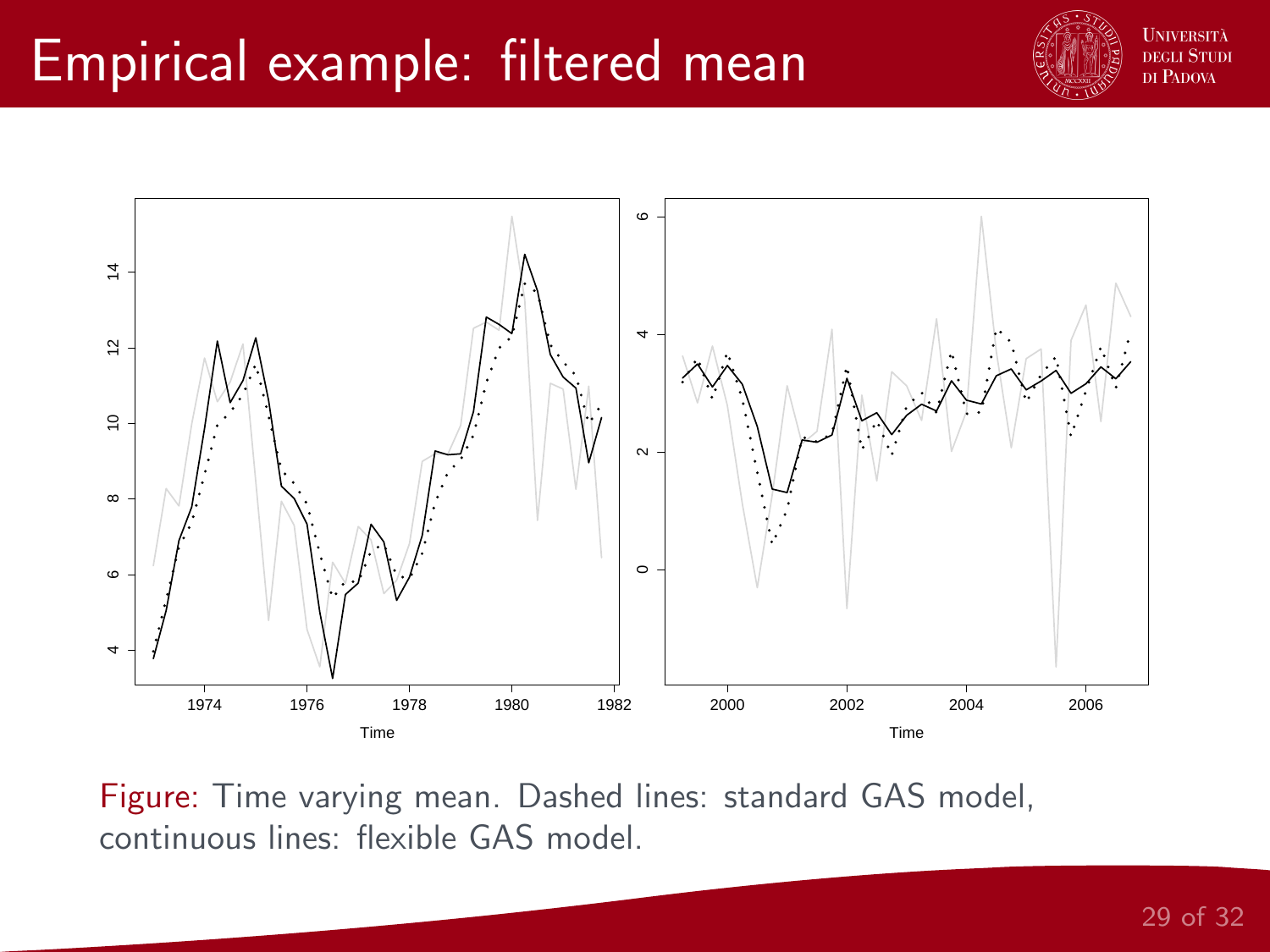

#### Forecasting performance of the model.

|                   | $h=1$ | $h=2$ | $h=3$ | $h=4$   |
|-------------------|-------|-------|-------|---------|
| M1                | 1.00  | 1.00  | 1.00  | 1.00    |
| M <sub>2</sub>    | 0.99  | 1.01  | 1.04  | 1.02    |
| M <sub>3</sub>    | 1.04  | 1.16  | 1.14  | $1.18*$ |
| M4                | 1.02  | 1.13  | 1.13  | $1.15*$ |
| Local level model | 1.08  | 1.26  | 1.20  | $1.20*$ |
| ARIMA(4,1,0)      | 1.11  | 1.30  | 1.33  | $1.29*$ |
| ARIMA(1,1,1)      | 1.05  | 1.21  | 1.16  | $1.17*$ |

Table: Out of sample FMSE ratio from the last 100 observations of the quarterly US consumer price inflation series. The model is estimated on rolling windows and the DM test is used. The benchmark is model 1. The FMSE of model 1 is at the denominator of the ratio.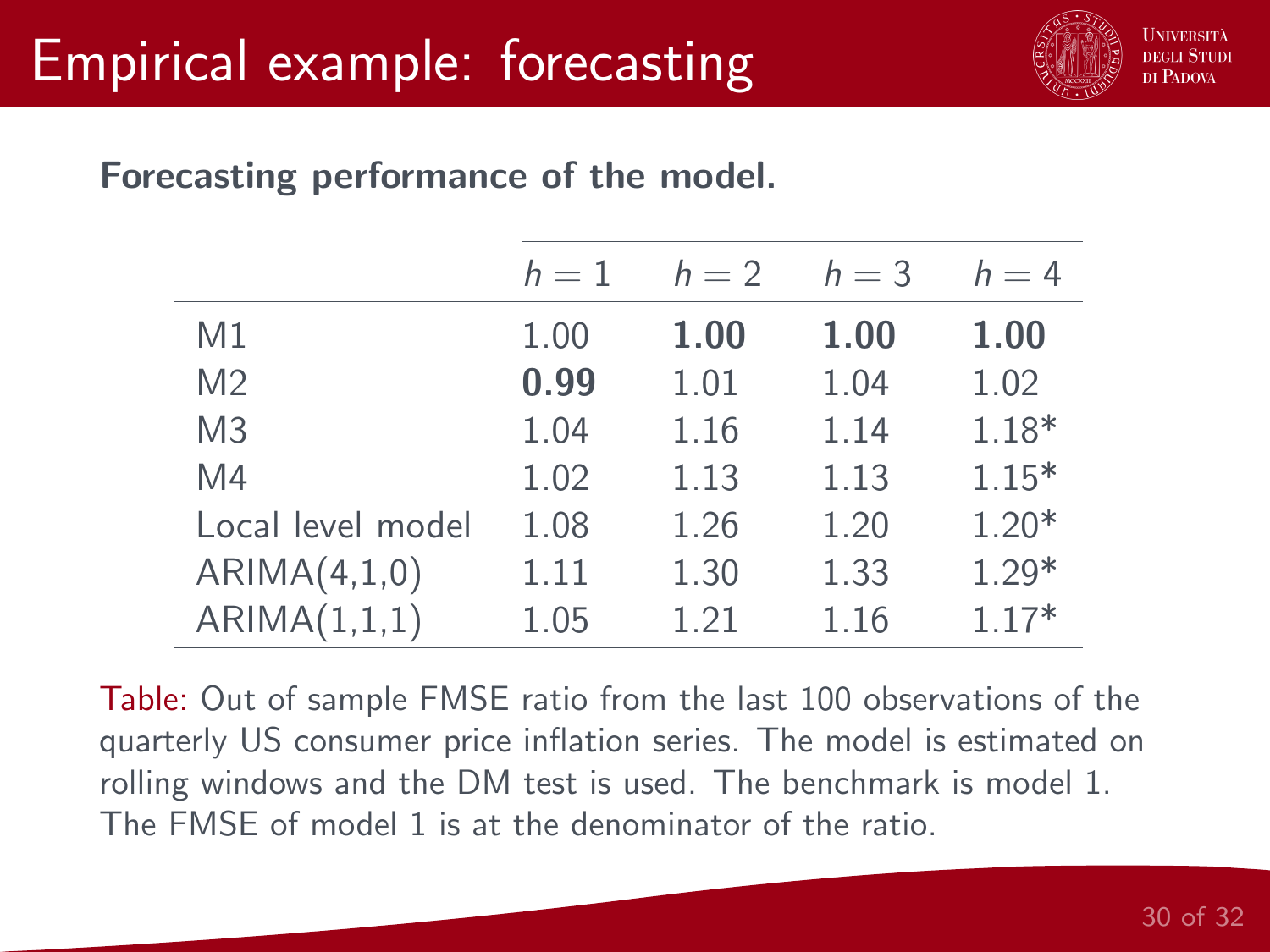

- GAS models provide a general framework to specify dynamic observation-driven models.
- They are very effective in practical applications and the parameters can be easily estimated.
- The flexible class of GAS models we propose allow to handle more complex situations.
- Something I did not mention: the score-driven update for the additional parameter  $f_t$  can be justified by a similar optimality argument as in Blasques et al. (2015).